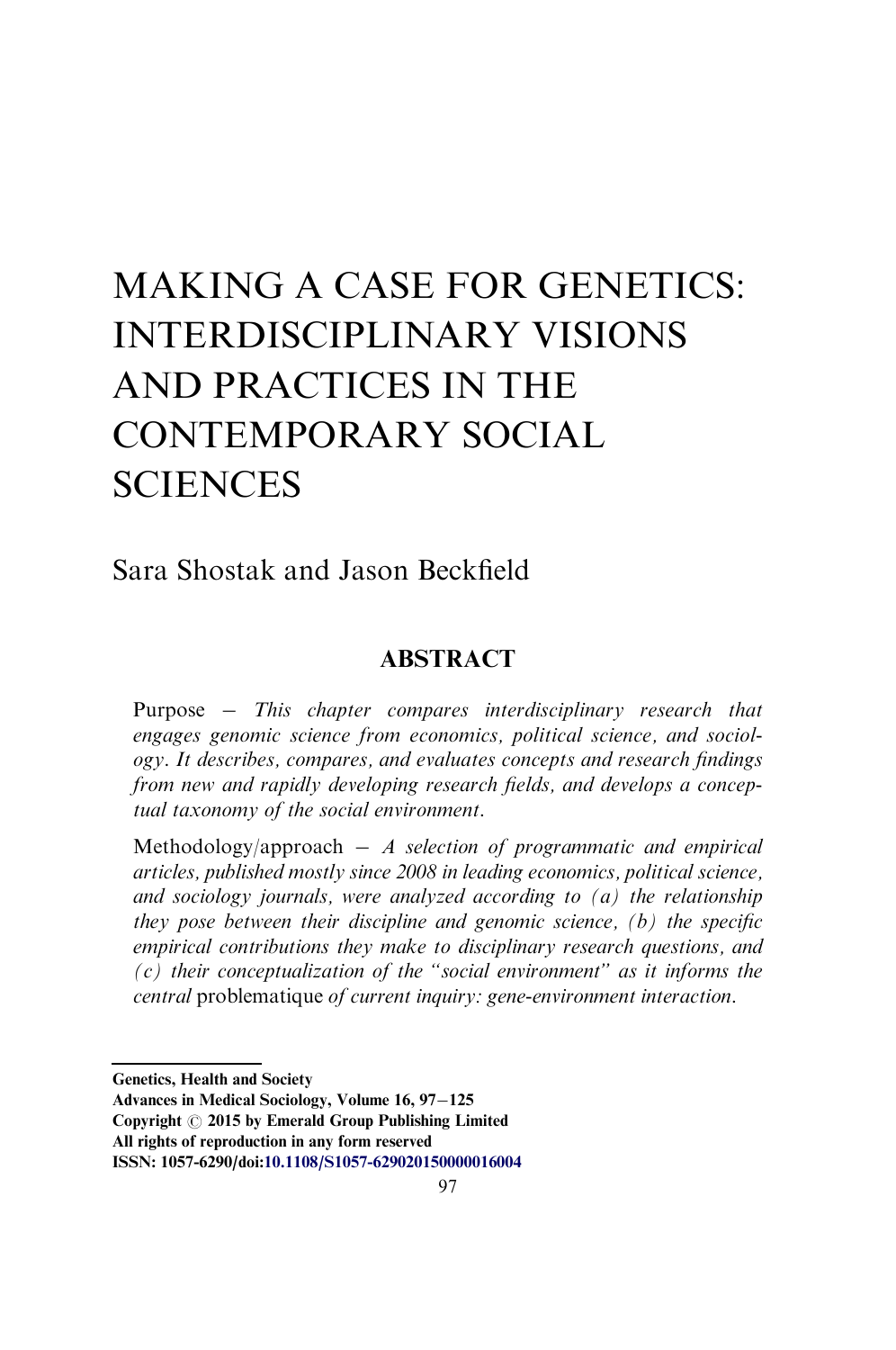#### 98 SARA SHOSTAK AND JASON BECKFIELD

Findings - While all three of the social science disciplines reviewed engage genomic science, economics and political science tend to engage genomics on its own terms, and develop genomic explanations of economic and political behavior. In contrast, sociologists develop arguments that for genomic science to advance, the "environment" in geneenvironment interaction needs better theorization and measurement. We develop an approach to the environment that treats it as a set of measurable institutional (rule-like) arrangements, which take the forms of neighborhoods, families, schools, nations, states, and cultures.

Research/implications – Interdisciplinary research that combines insights from the social sciences and genomic science should develop and apply a richer array of concepts and measures if gene-environment research  $-$  including epigenetics  $-$  is to advance.

Originality/value  $-$  This chapter provides a critical review and redirection of three rapidly developing areas of interdisciplinary research on gene-environment interaction and epigenetics.

Keywords: Gene-environment interaction; epigenetics; genopolitics; genoeconomics; sociogenomics

### INTRODUCTION

Within five years of the completion of the first complete draft from the Human Genome Project (HGP), social scientists were actively debating whether and how their disciplines should engage with genetic science. In one set of engagements, genetic knowledge and its social and political consequences emerged as social facts of focal interest. At the same time, in both conceptual and empirical papers published in leading journals, social scientists began to advocate for the utility of genetic concepts, deploy behavioral genetic and candidate gene study methodologies, and promulgate visions of hybrid knowledge production practices with accordingly hybrid names, such as genoeconomics, genopolitics, and sociogenomics. Based on an analysis of the peer-reviewed literature, our chapter examines these novel hybrid visions and engagements in three social sciences: economics, political science, and sociology[.1](#page-20-0)

We find both similarities and differences across these disciplines. First, each discipline has "genetics entrepreneurs," that is, social scientists who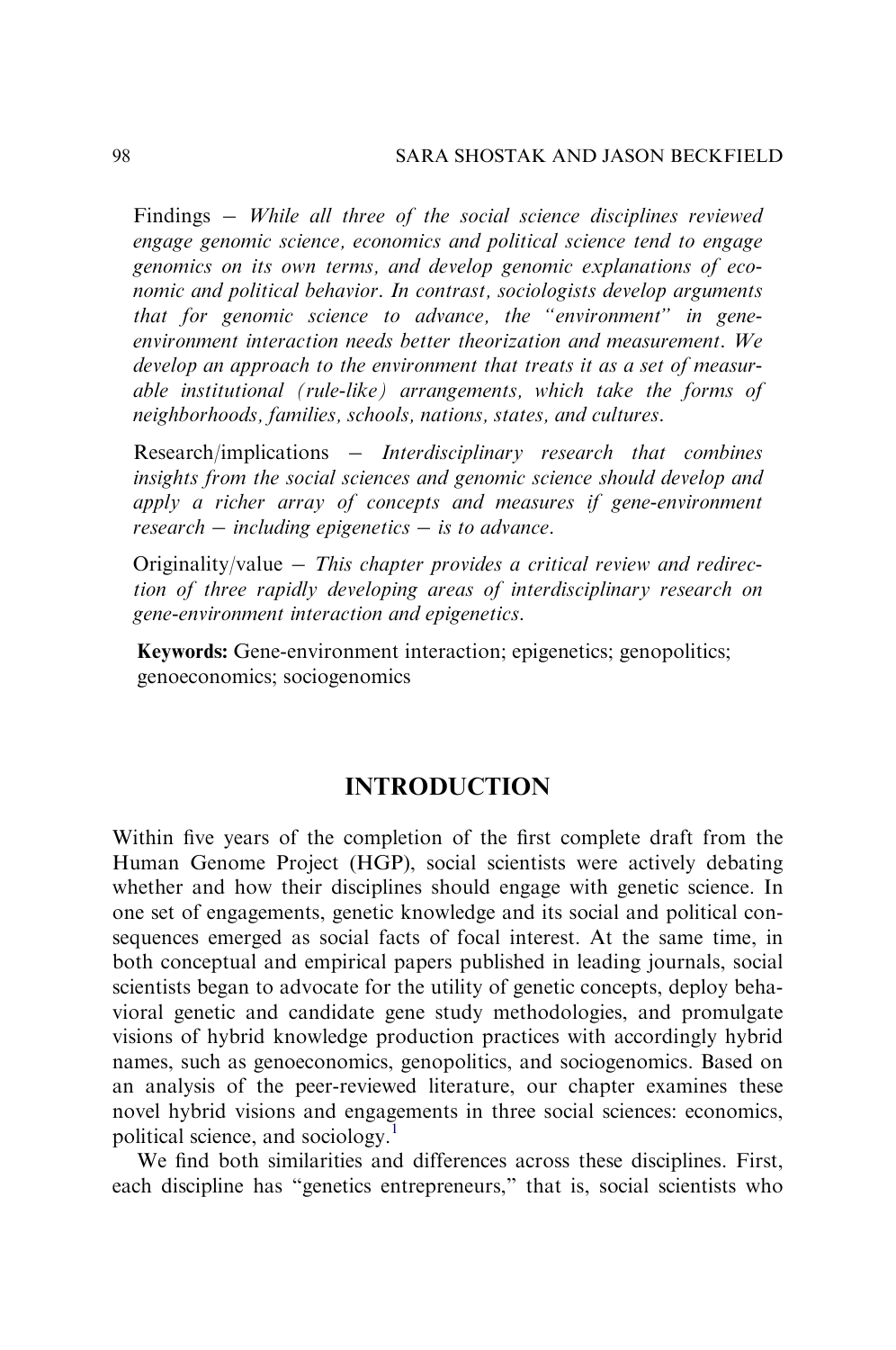develop research agendas meant to persuade their colleagues of the utility of genetic concepts and/or methodologies for their discipline. In each discipline, part of the work of entrepreneurs is to position genetics as a set of techniques that offer new ways of answering questions at the center of the discipline.

There is a remarkable degree of interdisciplinary collaboration among genetics entrepreneurs, who not only collaborate with life scientists but with like-minded social scientists across disciplines. Such collaboration was institutionalized in 2011, with the founding of the international Social Science Genetics Association Consortium (SSGAC).<sup>2</sup> The SSGAC has been a major site for interdisciplinary exchange by hosting meetings, offering training, and coordinating international efforts to leverage large cohort studies to advance the agendas of genoeconomics, genopolitics, and sociogenomics.

These similarities and collaborations notwithstanding, sociologists uniquely make a strong argument that genetics needs sociology to develop further as a science. This argument is based on the centrality of "the environment" in gene-environmental interaction, the conceptual paradigm currently at the center of genetics, and especially epigenetics research. Specifically, sociologists assert that the HGP has had the unintended consequence of demonstrating how important the social environment is to human health; further, they note, sociology is the discipline with the most experience and expertise in developing nuanced and valid measures of the social environment. We outline this argument and point to the unique and important role of medical sociologists in defining the terms of sociology's engagement with contemporary genetic research.

Importantly, this engagement can contribute a systematic analytical framework for conceptualizing what the environment is, and what it does. We outline such a framework, moving from an abstract discussion of how the social environment has effects through inequality (arguably the core focus of sociology), to a more specific discussion of social environmental concepts at the meso- and macro-levels of analysis. We conclude by highlighting currents and contradictions for gene-environment research that is turning toward epigenetics.

## HYBRID VISIONS: GENOECONOMICS, GENOPOLITICS, AND SOCIOGENOMICS

In the first decade of the new millennium, social scientists across the disciplines of economics, political science, and economics began to actively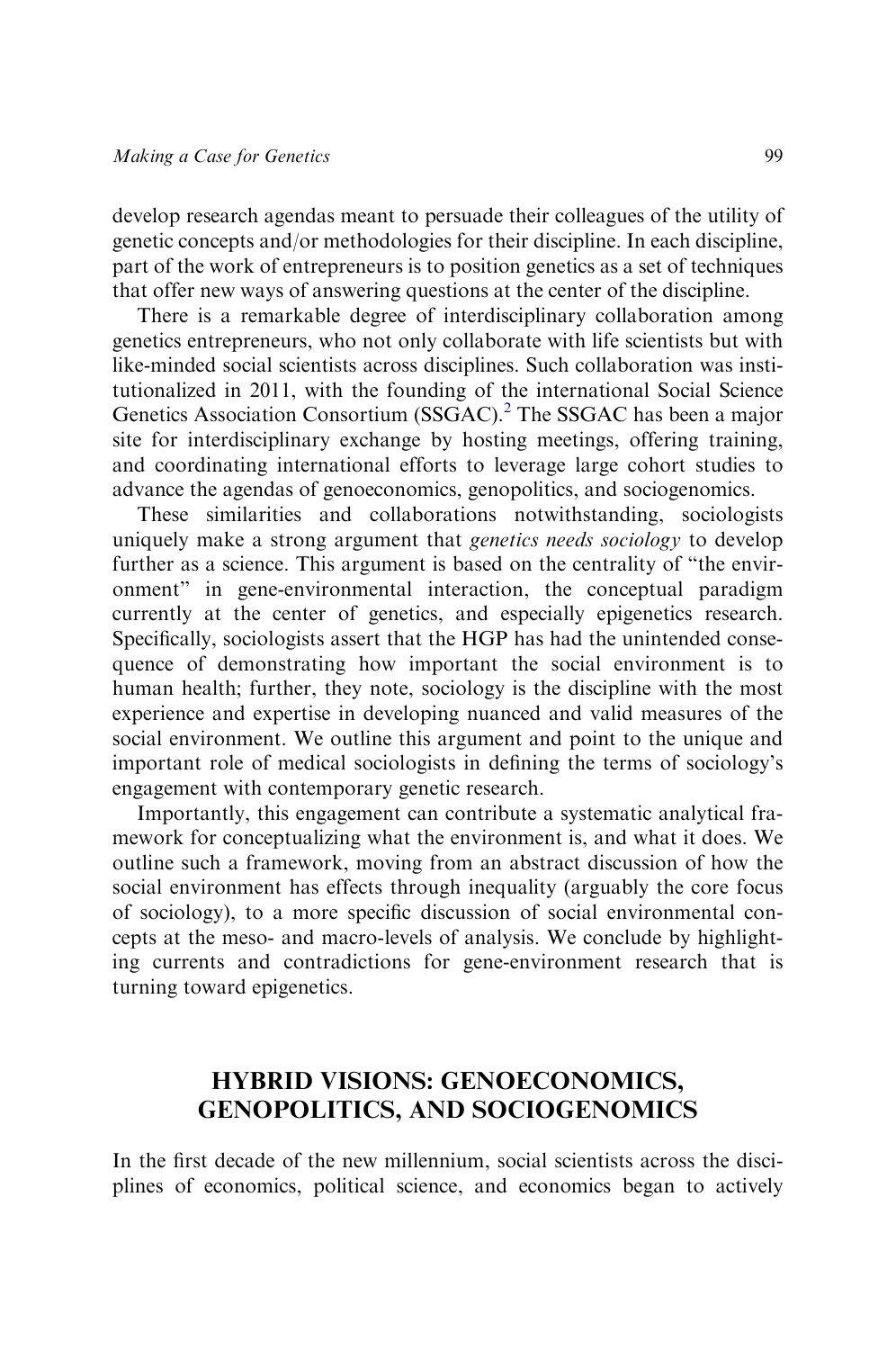grapple with whether and how they might want to engage with molecular genetics. In each discipline, "genetics entrepreneurs" promulgated specific visions of what such an engagement might bring. These visions endeavored to link the core questions and/or contributions of each discipline to genetic techniques and information. As such, they reflect jurisdictional claims [\(Abbott, 1988](#page-21-0)), as well as forward-looking agendas. They also reflect disciplinary histories, which have shaped both the emergence of controversy regarding geno-inflected research agendas and related, social scientists' varied strategies for contending with critique.

#### Genoeconomics

Economists point to early behavioral genetics studies on "economics outcomes" as their discipline's first engagement with genetics ([Benjamin et al.,](#page-22-0) [2012,](#page-22-0) p. 12). In the mid-1970s, behavioral geneticists first published research on the heritability of income, as assessed in twin studies, which they estimated as ranging from 18 and 41% ([Taubman, 1976\)](#page-27-0). Economists' interest in the heritability of "economic preferences" has persisted, although these are now more typically studied in incentivized experiments or surveys. Recent work includes analyses of the heritability of permanent income and of wealth ([Benjamin et al., 2012](#page-22-0)), both longstanding foci of economic research, and the causal effect of poor health on education [\(Fletcher & Lehrer, 2011\)](#page-24-0).

With the advent of molecular genetic information and technologies, economists began working with data on single nucleotide polymorphisms (SNPs) and collaborating in Gene Wide Association Studies (GWAS). The first candidate gene studies in economics appeared in 2007 ([Eisenberg et al.,](#page-24-0) [2007\)](#page-24-0). As observed by Benjamin and colleagues, these early hypothesis driven studies tend to focus on two broad kinds of outcomes, "decisionmaking under uncertainty or social preferences" [\(2012, p. 15\).](#page-22-0) Papers authored by economists using GWAS appeared in the literature in 2012, focused on both self-employment and educational attainment as outcomes of interest [\(Beauchamp et al., 2011;](#page-22-0) [Rietveld et al., 2013;](#page-27-0) [Van der Loos](#page-28-0) [et al., 2013](#page-28-0)).

The term genoeconomics first appeared in 2007, as part of a National Academy of Sciences "survey" of contemporary biosocial research [\(Weinstein, Vaupel, & Wachter, 2007\)](#page-28-0). Congruent with the focus of the HGP on human health, this initial framing of genoeconomics was oriented primarily to possible intersections between genomics and the subfield of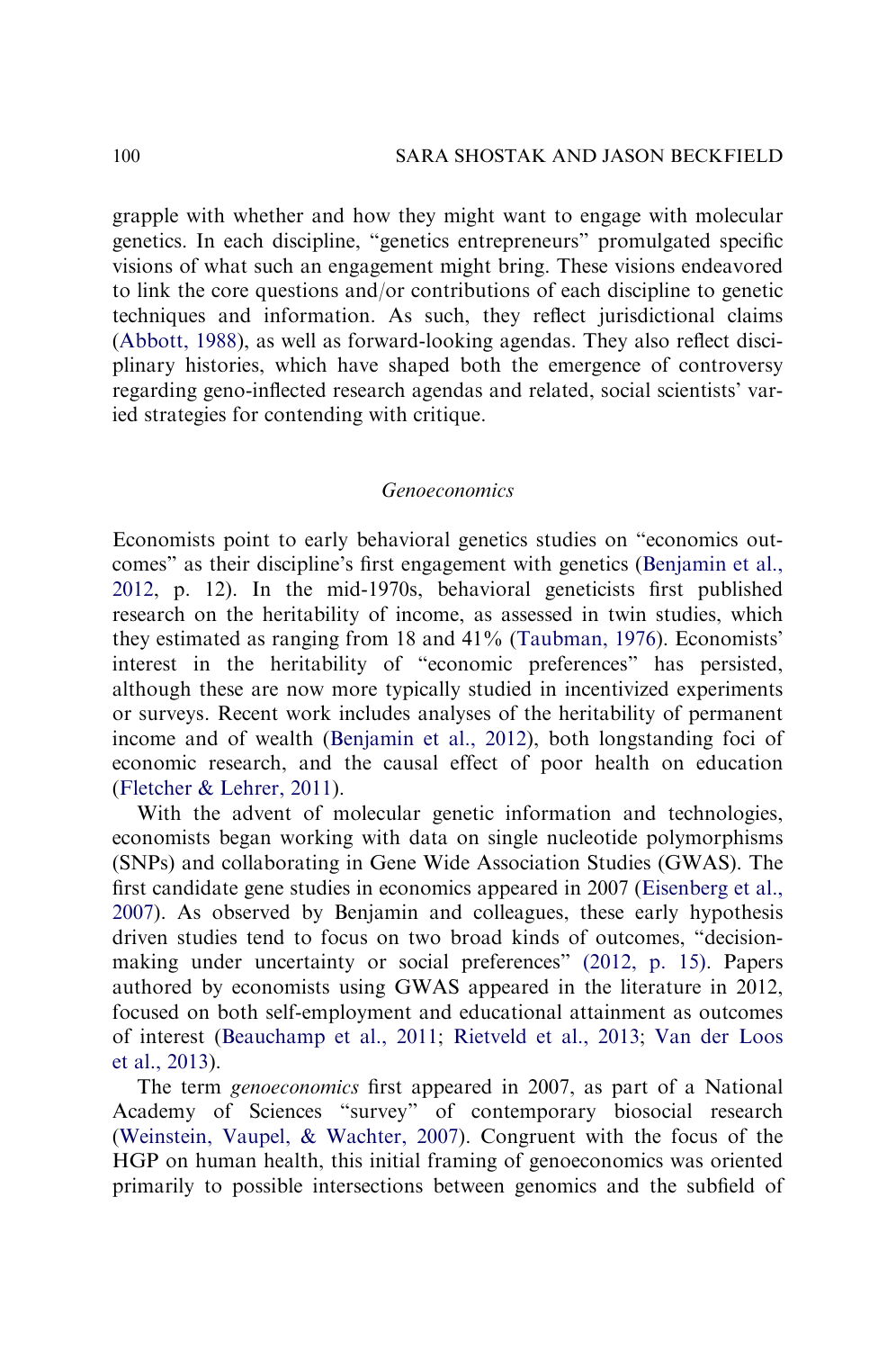health economics, with its focus on how individual behavior and social institutions influence health outcomes. Consequently, [Benjamin et al.](#page-22-0) [\(2007\)](#page-22-0) describe genoeconomics as a new "research frontier" and predicted that it would contribute to the discipline by "identifying the many ways in which individual behavior and social institutions moderate or amplify genetic differences."

They articulated their vision for genoeconomics in terms of "promises" and "pitfalls." The promises center on three potential "points of contact" between genomics and economics, which may serve to advance research in both fields:

- (1) economics can contribute a theoretical and empirical framework for understanding how individual behavior and economic markets mediate the influence of genetic factors;
- (2) incorporating (exogenous) genetic variation into empirical analysis can help economists identify and measure causal pathways and mechanisms that produce individual differences; and
- (3) economics can aid in analyzing the policy issues raised by the existence of genetic knowledge and its potential societal diffusion [\(Benjamin](#page-22-0) [et al., 2007](#page-22-0)).

Some of the examples offered to illustrate each of these points come from health-related research, with outcomes including, for example, "how social institutions  $\overline{\phantom{a}}$  like the market for cigarettes  $\overline{\phantom{a}}$  interact with genes to jointly generate important health phenotypes like lung cancer." More broadly, they suggest that the "joint study of genetic variation and variation in economic phenotypes" might allow economists to decompose "crude concepts," such as risk aversion, into social and biological (i.e., genetic and neurological) components. They conceptualize this research agenda in terms of identifying genetic contributions to "proximal phenotypes," such as risk aversion, impulsivity, or cognitive function, that are relevant to "distal phenotypes" that are typical foci of economic research, such as labor supply or wealth accumulation. The authors are careful to note that "proximal phenotypes are more likely to be directly associated with underlying genetic propensities and to mediate the relationship between genetic polymorphisms and the distal phenotypes." Nonetheless, the framing of "labor supply," a dimension of social organization, as a "phenotype"  $-$  however distal  $-$  is quite striking.

In this initial conceptualization of genoeconomics, economists framed as pitfalls both methodological and ethical issues spanning the life course of a study, from the conduct of the research through the dissemination of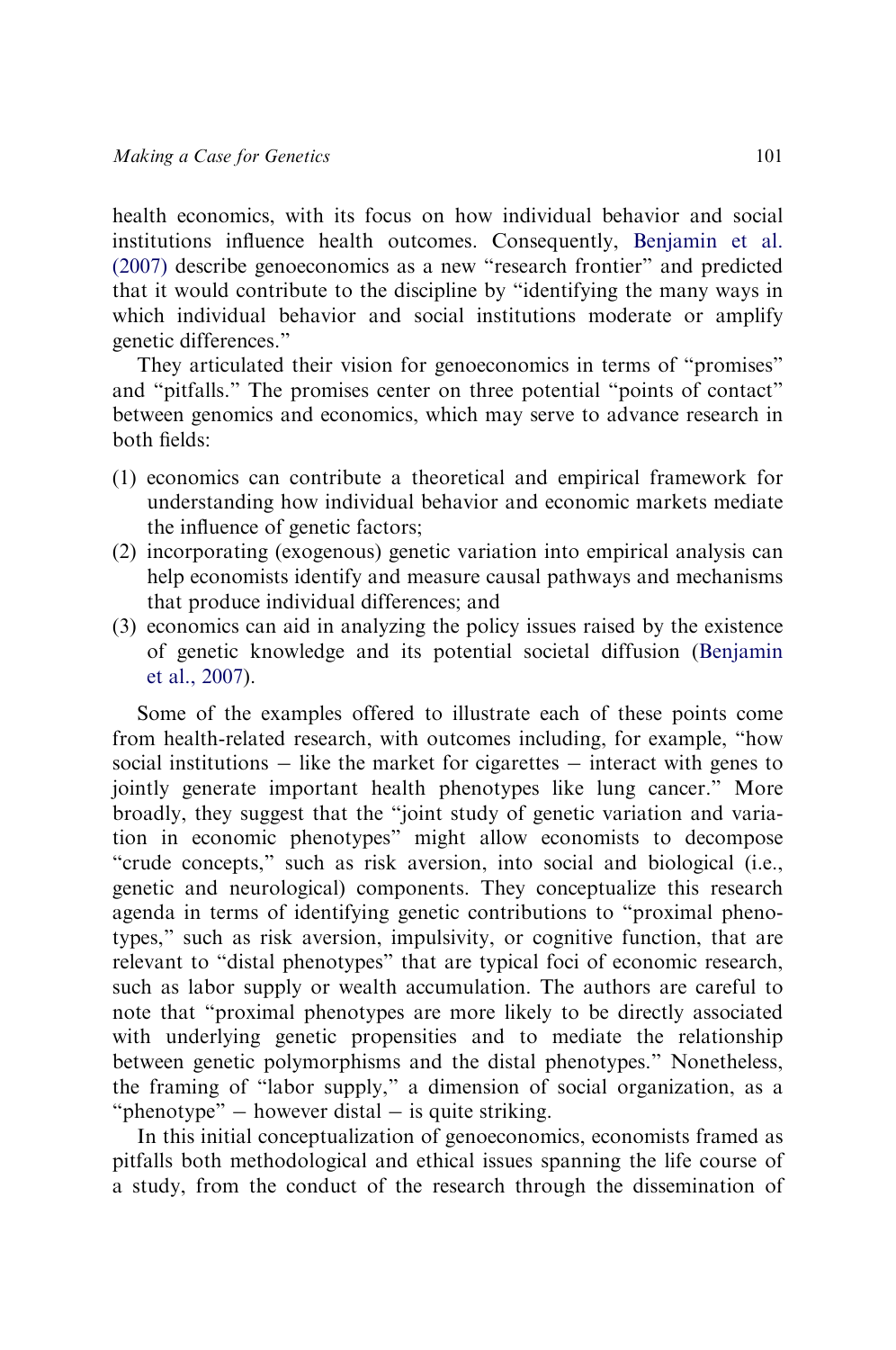findings [\(Benjamin et al., 2007](#page-22-0)). The methodological issues highlighted include defining proximal phenotypes of interest (especially, as noted above, given that many of the focal interests of economics are likely to be quite distal from genotypes), the correlations between genes and environments and the corresponding need for very large samples to adequately power analyses, and, related, the need to replicate findings which already had appeared as a challenge in biomedical genetic research. The authors note further that the risk that results might not be replicable is simultaneously an ethical issue, requiring that study findings be reported in a circumspect manner. This potential pitfall has been taken quite seriously in subsequent research, with papers in economics journals frequently reporting simultaneously on observed associations and failed attempts at replication in a second or third sample (e.g., [Beauchamp et al., 2011\)](#page-22-0).

Conceptualizing genoeconomics in terms of its "promises" and "pitfalls" became formalized in a paper in the 2012 Annual Review of Economics. Five years after the original articulation of genoeconomics, the scope of the field has expanded; the authors are oriented broadly to the possibility of "identifying biological mechanisms that influence economic behavior" (p. 3). They are also markedly less focused on the health related outcomes that were at the center of the 2007 paper by Benjamin and colleagues. Rather, their research agenda takes up the possibly biological foundation of preferences (p. 12) and/or traits that are important parts of experimental research models in economics. However, the most striking change over the five years between the two papers is the generation of empirical research projects, drawing on datasets from the US (including the Wisconsin Longitudinal Study and the Framingham Heart Study), Iceland, and Sweden. The authors also announce the founding of a "Gentrepreneurship Consortium," devoted to research on genetic associations with self-employment ([van der Loos et al., 2013\)](#page-28-0), which was modeled on the SSGAC. Economists credit the SSGAC with helping them to avoid "problems that geneticists have known about for years" (e.g., the "pitfalls" described above) in designing genoeconomic research ([Callaway, 2012](#page-23-0), p. 155).

With one notable exception, research at the intersection of genetics and economics has been relatively uncontroversial within economics. That exception was a paper by economists that claimed to find an association between the "genomic diversity" of a country and its "economic success" [\(Ashraf & Galor, 2013](#page-22-0)) which was disseminated on the internet and highlighted in advance of its publication in a prestigious science journal [\(Chin,](#page-23-0) [2012\)](#page-23-0). The furor surrounding this paper centered on not only the policy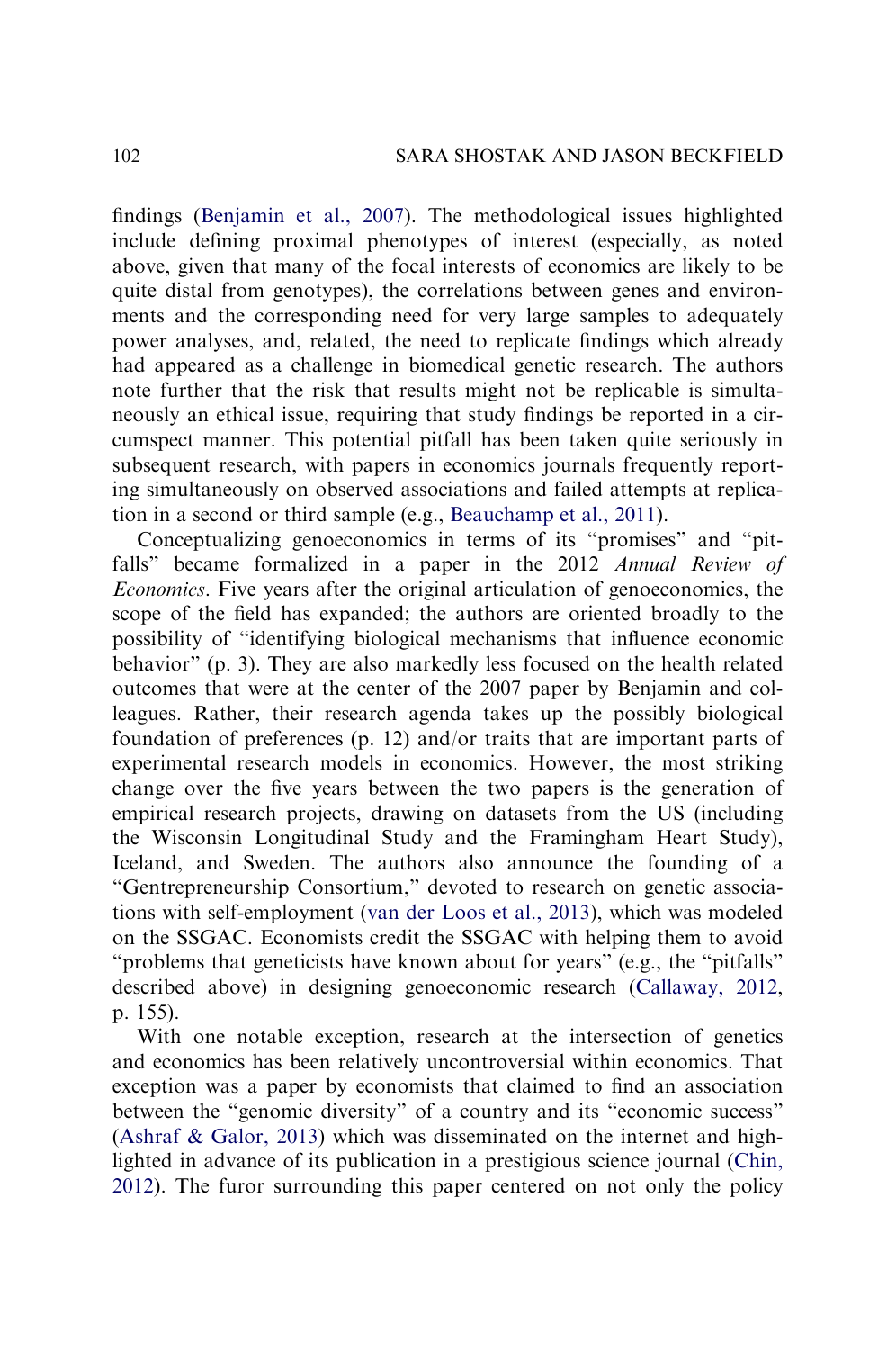implications of the analysis, but the conceptual model and measurements that were its foundation ([Callaway, 2012](#page-23-0)). Both prominent genetics researchers and paleoanthropologists levied the first critiques of the study [\(Callaway, 2012,](#page-23-0) p. 155), which were followed by a multi-authored interdisciplinary review which alleged that it was "bad science," compromised by a misunderstanding of central scientific concepts, erroneously operationalized variables, and disregard of relevant findings in the published literature [\(Guedes et al., 2013;](#page-24-0) cf. [Conley, Fletcher, & Dawes, 2014](#page-23-0)). The critique did not conclude that social scientists should not use genetic information, but rather that they must "exercise particular caution" in so doing:

As Benjamin et al. (2007, p. 656) point out, "researchers in this field hold a special responsibility to try to accurately inform the media and the public about the limitations of the science," especially in studies intended for "social-scientific interventions." ([Guedes et al., 2013](#page-24-0), p. 77)

The attention of genoeconomics advocates to the "pitfalls" and challenges facing their research and their obligations to explaining the limitations of the science stand in rather stark contrast to similarly contentious episodes within genetics ([Richardson, 2011](#page-26-0)). At the same time, the relative lack of controversy about whether genetics itself has a place in economics research is a marked contrast to the emergence of genetics research agendas in political science and sociology.

#### **Genopolitics**

Political scientists were focused on the political implications of genetic knowledge before the emergence of a "genopolitical" research agenda. For example, a 2001 paper in the Annual Review of Political Science articulated the need to "assess the sociopolitical implications of contemporary biology" and proposed a new field  $-$  biopolitics  $-$  which would take as its focus points of intersection between politics and biology ([Masters, 2001](#page-26-0); see also Tygart,  $2000$ ).<sup>[3](#page-20-0)</sup> The author outlined an empirical research agenda focused on topics such as the influence of radiation on human genetic material and the regulation of risk and the consequences of environmental toxins for a variety of human predispositions and behaviors. Additionally, he suggested that research in the contemporary life sciences would challenge core assumptions in political theory, including the Lockean view of humans as a "tabula rasa" and the assumption of "equality" among individuals and across genders<sup>[4](#page-20-0)</sup> (pp. 362–363). Although this paper referenced the then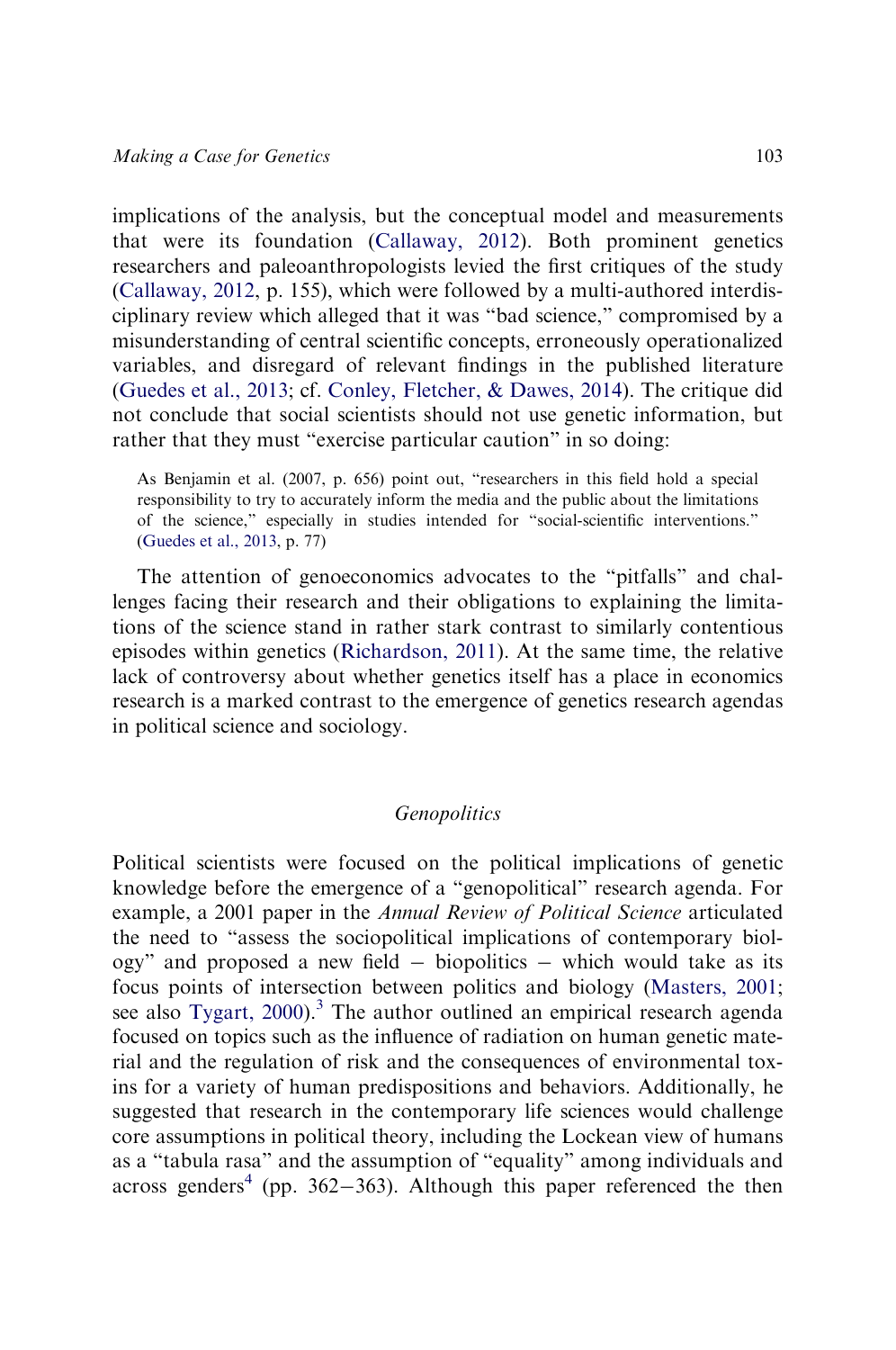recent completion of a draft of the human genome (p. 347) and commented on the centrality of "human nature" to political thought from Aristotle onwards, its focus was not on genetic contributions to individual outcomes or the heritability of political behaviors.<sup>[5](#page-20-0)</sup>

The study of the genetic underpinnings of political outcomes emerged a few years later, and with some great fanfare, with the publication of a paper in the American Political Science Review which argued that "despite the assumptions embedded in political science research," political attitudes have genetic  $-$  as well as environmental  $-$  underpinnings [\(Alford, Funk, &](#page-22-0) [Hibbing, 2005,](#page-22-0) p. 153). The paper was based on analysis of data from twins in the United States, "supplemented" (i.e., with some effort to replicate) with analysis of dataset of twins in Australia. The authors found nontrivial heritability for political attitudes and ideologies, and a modest role for genetics in regard to party affiliation. $6$  Although political scientists later took on the *New York Times'* name for their research agenda  $-$  "genopolitics" (Biuso,  $2008$ ) – the authors initially referred to this work as "empirical biopolitics" [\(Alford & Hibbing, 2008\)](#page-22-0).

As with genoeconomic research, advocates for empirical biopolitics often refer to earlier behavioral genetics as an initial basis for suspecting that outcomes of interest to political scientists are likely to have a heritable component. Alford, Funk, and Hibbing averred that "political attitudes" have not been a central focus of behavioral genetics research, but asserted, nonetheless, that research on social attitudes and personality traits, for which behavioral genetics suggests strong heritable basis, provide a conceptual rationale; indeed, they propose that political attitudes more closely related to personality traits are more likely to be heritable [\(2005, p. 157\).](#page-22-0)

While the advocates for genoeconomics noted a variety of "ethical issues" raised by genetics research – many of which were framed as pertaining to methodological challenges  $-$  the political scientists interested in genetics acknowledged straightforwardly the "emotional charged" nature of claiming that "attitudes and behaviors are influenced by genetic variables" ([Alford et al., 2005,](#page-22-0) p. 163). They have been careful to instruct their colleagues that "genes do not work in isolation" and "gene-culture interaction is the key to understanding the source of political attitudes and behaviors" [\(2005, p. 163\).](#page-22-0) Statements that explain and put clear limits on the scope of genetic influence may be critical to the acceptance of this research within the field. In a later review article, two of the authors predict that genopolitics will "flourish" only insofar as "political scientists become increasingly aware that biology does not equate with either universalism or determinism" ([Alford & Hibbing, 2008](#page-22-0), p. 185).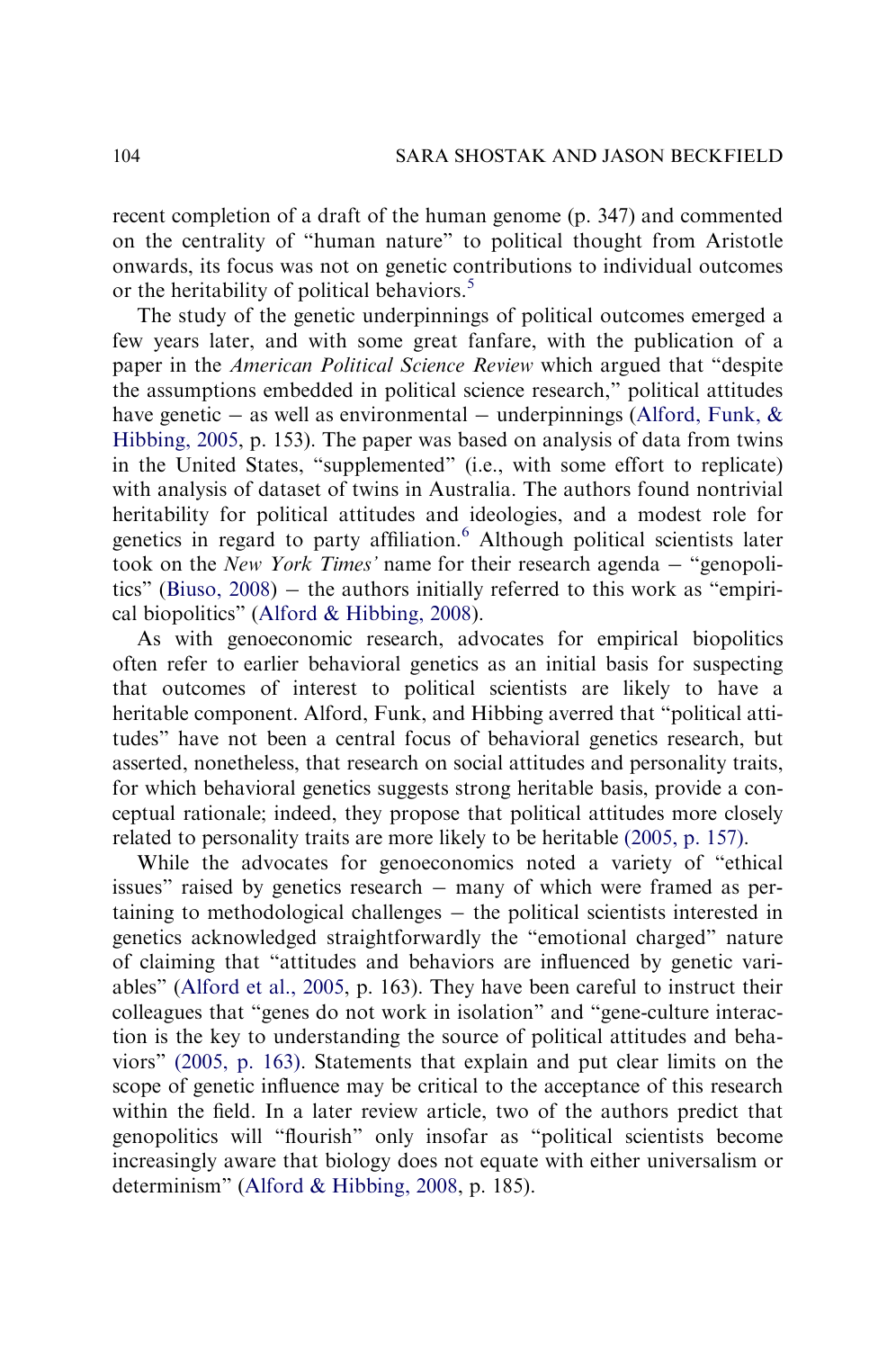The authors were certainly correct in anticipating that their 2005 paper – the first twin study published in a political science journal<sup>[7](#page-21-0)</sup> – would be provocative, and in multiple ways. First, it served as a first step in an emerging research agenda, which has included efforts to adapt standard research methods in political science to study heritability [\(Smith &](#page-27-0) [Hatemi, 2013\)](#page-27-0), enthusiastic mini-symposia and reviews [\(Alford & Hibbing,](#page-22-0) [2008;](#page-22-0) [Hatemi, Dawes, Frost-Keller, Settle, & Verhulst, 2011;](#page-25-0) [McDermott &](#page-26-0) [Monroe, 2009\)](#page-26-0), and empirical research aimed at identifying genes that predict political attitudes and behaviors, which now includes candidate gene studies ([Fowler & Dawes, 2008](#page-24-0)) and GWAS ([Hatemi et al., 2011](#page-25-0)). As with genoeconomics, issues regarding adequately powered samples, false positives in studies of gene-environment interaction, and failures to replicate results are ongoing concerns [\(Chabris et al., 2012;](#page-23-0) [Hatemi et al., 2011](#page-25-0)).

Second, and in contrast to genoeconomics, the genopolitics agenda has been the subject of both strongly argued and pointed methodological critiques. Advocates of genopolitics contend that "remarkably, in just a few short years, political scientists have far surpassed the original behavioral genetics studies that explored political traits" [\(Hatemi et al., 2011](#page-25-0), p. 80). Additionally, they seek to defuse concerns that genopolitics will lead to biologically reductionist or even eugenic policy regimes: "policies that focus exclusively on social factors have created as much pain and suffering as genetically focused policies" [\(Hatemi & McDermott, 2011,](#page-25-0) p. 326). However, attacks on genopolitics have centered primarily on its methodologies, finding fault in the conceptualization of "political phenotypes" [\(Shultziner, 2013](#page-27-0); c.f., [Verhulst & Hatemi, 2013\)](#page-28-0) and mocking the genopolitical research agenda more broadly, as an "exercise in naive statistics" [\(Charney & English, 2013](#page-23-0), p. 393). The candidate gene study of voter turnout [\(Fowler & Dawes, 2008\)](#page-24-0) has been particularly controversial, in part because the authors were unable to replicate one of their main findings in re: the effects of the MAOA gene [\(Fowler & Dawes, 2013](#page-24-0)). In their rejoinder to the critique of their study, [Fowler and Dawes \(2013\)](#page-24-0) make the point that their defense is not of their particular study or of candidate gene approaches but of the "bright future" of "genopolitics" itself as a way of "understanding of the role biology plays in politics" (p. 372).

#### Sociogenomics

In contrast to its sister social science disciplines, there was never any question that sociology's engagement with contemporary molecular genetics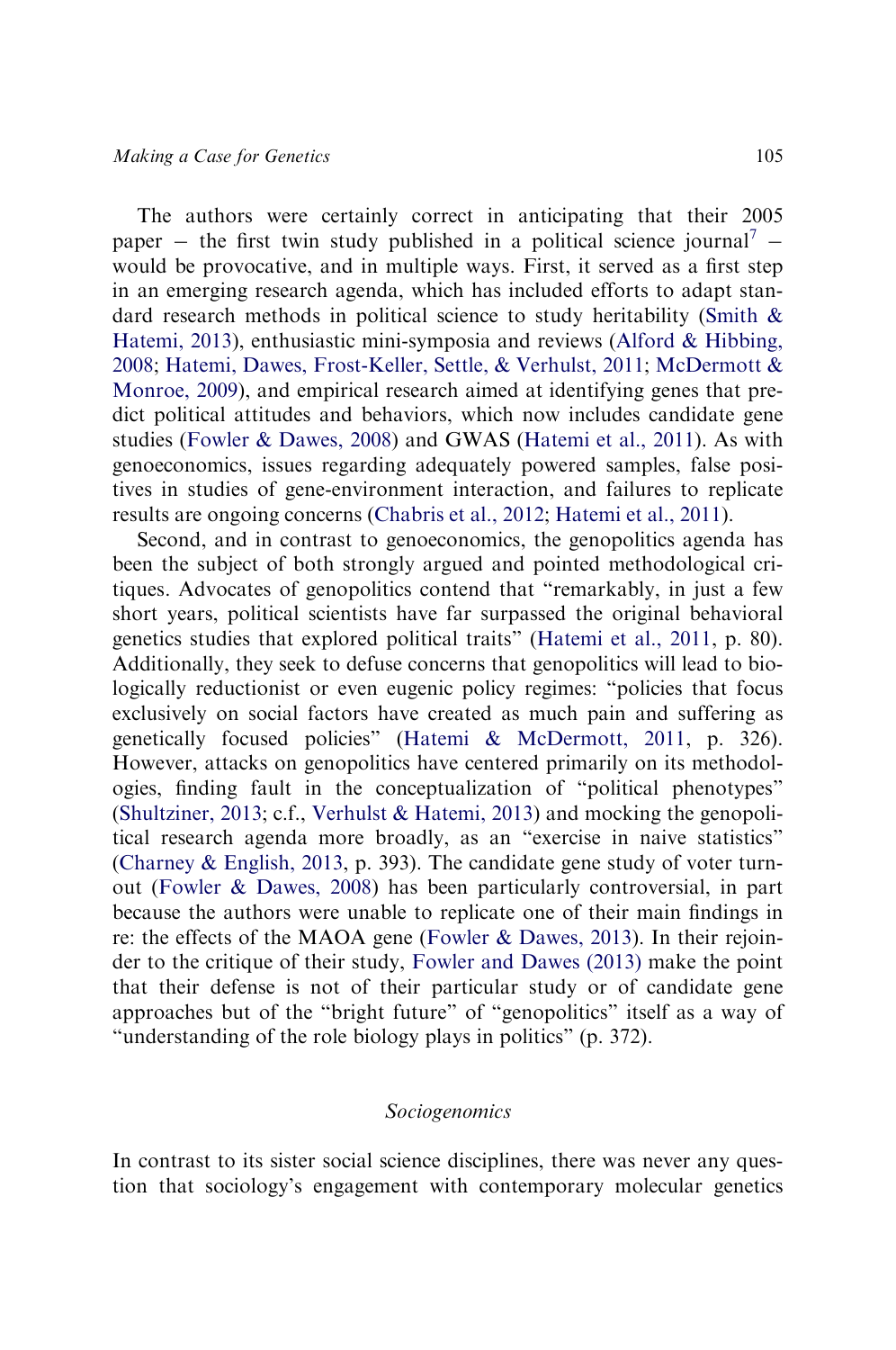would generate contention. As early as 1907, sociologists were writing about the tensions between sociological and biological explanations for behavior, noting that "the sociologists in the main deem it their duty to deny that there is any necessary connection between social and biological struggles" [\(Ward, 1907,](#page-28-0) p. 290). Debate about whether sociology should engage with genetic concepts or methods date back to a heated exchange, in 1967, about the possibility and desirability of "advancement of a theory" that would encompass "the interaction between genetic and social processes" ([Eckland, 1967](#page-24-0), p. 173). Commenters were quick to critique Eckland's interpretation of evidence in making his claim, especially in regard to his borrowings from other disciplines ([Anderson, 1967](#page-22-0); [Beals,](#page-22-0) [1967\)](#page-22-0). One writer vividly contended that as to the integration of social and genetic explanations for human traits such as intelligence "profit for sociology lies in balking at every step of the way" [\(Anderson, 1967](#page-22-0), p. 999). Publication of *The Bell Curve* only exacerbated these tensions, despite more thoughtful work along the way [\(Jencks, 1980](#page-25-0)). In subsequent years, the possibility of integrative theory and research emerged from time to time. For example, in a reflective essay on the history and future of the discipline, Homans writes that "The most interesting question turns out not to be that of the place of genetics versus that of learning in human behavior, but rather of how the two interact" [\(1986, p. xxviii\).](#page-25-0) How the two interact was the forefront issue in the research of scholars such as Richard Udry. Udry's work (e.g., [1995\)](#page-28-0) incorporated biology into the sociological investigation of gender, most controversially in his American Sociological Review article on "the biological limits of gender construction" [\(2000\),](#page-28-0) and his reply ([Udry,](#page-28-0) [2001\)](#page-28-0) to the strongly critical comments on his work (e.g., [Risman, 2001\)](#page-27-0). Nonetheless, at the turn of the century, the president of the American Sociological Association publicly lamented that "Most sociologists are woefully ignorant of even the most elementary precepts of biological science. If we think about biology at all, it is usually in terms of discredited eugenic arguments and crude evolutionary theorizing long since discarded in the natural sciences" [\(Massey, 2002,](#page-26-0) p. 1). $8$ 

Sociological interest in genetics was heightened by the advent of the HGP, and the related Ethical, Legal, and Social Implications (ELSI) pro-gram, which funded research on the consequences of genetic research.<sup>[9](#page-21-0)</sup> Many social scientists were critical of the initial focus of the ELSI program, which assumed a stark division between science and society, as if genetics existed in a temporal and spatial place independent of society (cf. [Clarke,](#page-23-0) [Shim, Shostak, & Nelson, 2009;](#page-23-0) [Reardon, 2001;](#page-26-0) [Rose, 2006](#page-27-0)). Much of the critical work in sociology has been powerfully shaped by the critique of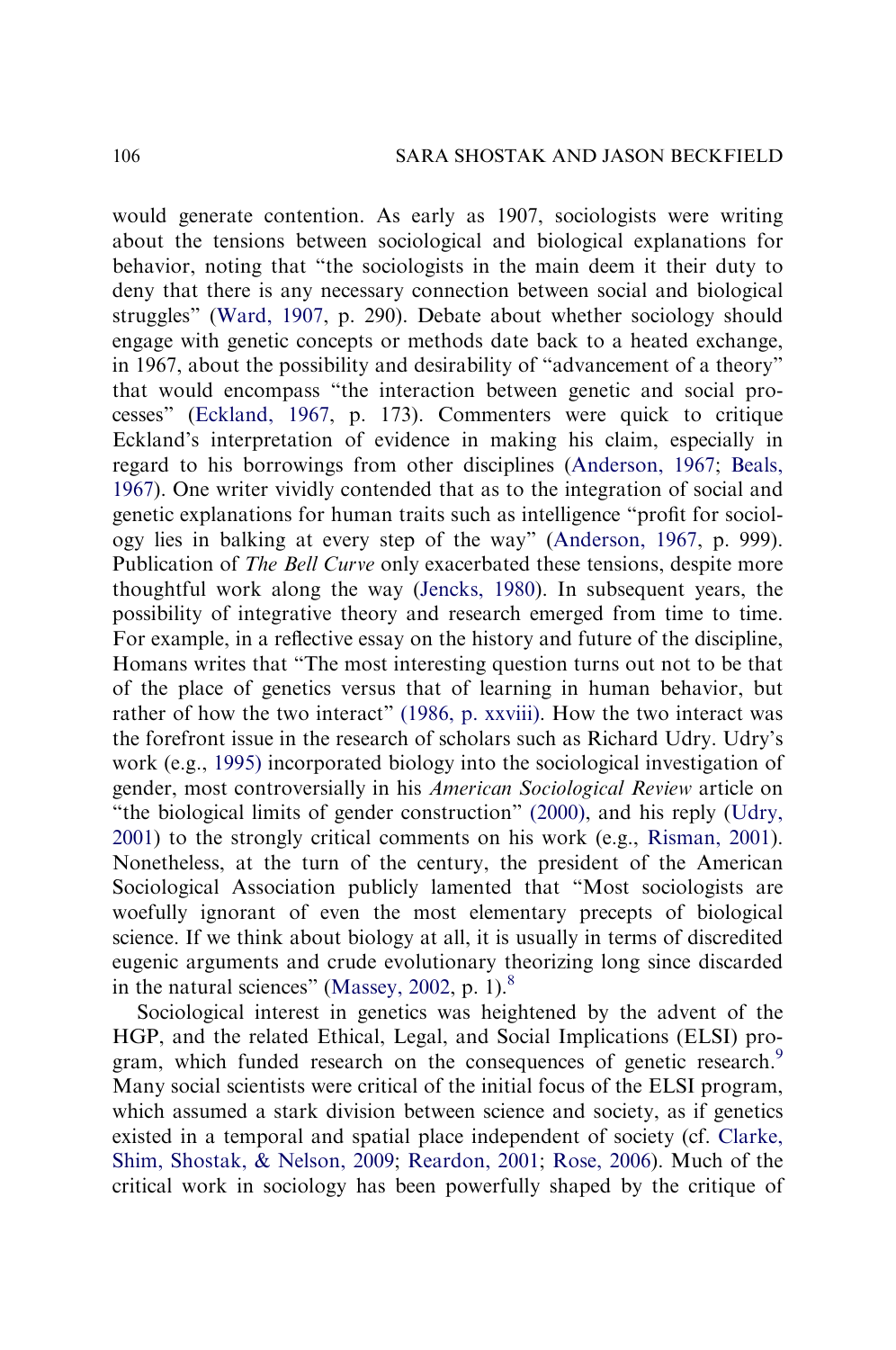genetic information embedded in the geneticization thesis [\(Lippman, 1991](#page-25-0)) and prominent concerns that biological explanations would exist in a zero-sum relationship with sociological explanations [\(Duster, 2003,](#page-24-0) but see especially [Duster, 2006](#page-24-0)). The consequences of genetic research for scientific and public understandings of racial categories has been an ongoing concern in the field, with controversies about whether race is "socially constructed" playing out in the pages of prominent journals ([Fujimura et al.,](#page-24-0) [2014;](#page-24-0) [Morning, 2014;](#page-26-0) [Shiao, Bode, Beyer, & Selvig, 2012\)](#page-27-0).

Consequently, many sociologists have posited genetics as a threat to be examined, if not countered and debunked, in their research. By the time that the HGP announced the completion of a draft of the genome, sociology had a particularly strong record of empirical research that took genetic concepts, techniques, and social implications as its focus (for a review see [Freese & Shostak, 2009](#page-24-0)). It is commonplace for sociologists to introduce their genetics-oriented work with an explicit acknowledgment of this decades long tension between the biology and sociology; for example, a 2009 paper on "genetics and social inquiry" in the Annual Review of Sociology observed that "some sociologists see nothing so opposed to the spirit of their craft as genetics. Deterministic genetic explanations have long served as textbook staples for illustrating what a sociological imagination is not" [\(Freese & Shostak, 2009,](#page-24-0) p. 108, emphasis added).

Despite these tensions and tendencies, a small group of sociologists have developed a research agenda centered on "gene-environment interaction" that seeks to explain differences in individual outcomes of longstanding interest to sociology [\(Freese, 2008\)](#page-24-0). An early twins study that exemplifies this agenda sought to identify "social influences," such as parental background, family structure, and sociodemographic characteristics, on whether children realize their genetic potential for intellectual development ([Guo &](#page-25-0) [Stearns, 2002\)](#page-25-0). As with similarly "pioneering" articles in economics and political science, the authors used behavioral genetics research as a rationale for their focus on heritability. However, in contrast to the framing of genomics research agendas in economics and political science, the authors emphasized that genetic information could help highlight not the heritability of traits, but the function of effects of the social environment. Similarly, in keeping with sociology's jurisdictional focus on the social environment, this paper concluded that "our work lends further support to public policies that aim at improving the social environments of disadvantaged children" ([Guo & Stearns, 2002](#page-25-0), p. 906).

As with economics and political science, sociologists have moved from twin studies to candidate gene and GWAS analyses. Sociologists have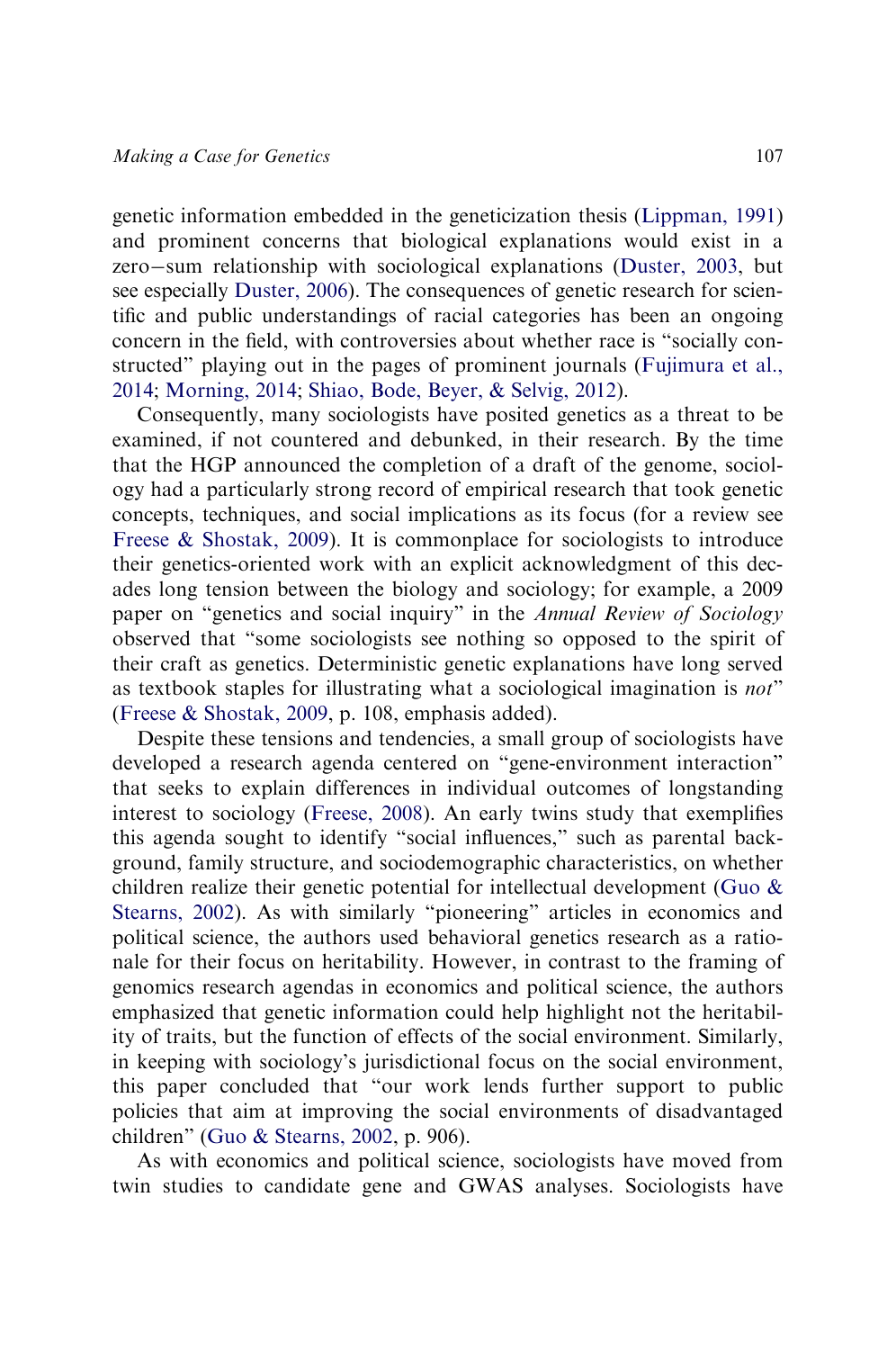conducted candidate gene studies on diverse outcomes, including sexual initiation and partnering (Daw & Guo, 2011; [Guo, Roettger, & Cai, 2008](#page-25-0); [Guo, Roettger, & Shih, 2007\)](#page-25-0), educational attainment [\(Shanahan et al.,](#page-27-0) [2008\)](#page-27-0), delinquency ([Guo et al., 2008](#page-25-0)), smoking and alcohol consumption [\(Boardman, Blalock, & Pampel, 2010](#page-22-0); [Daw et al., 2013\)](#page-23-0). Many of these studies have drawn on data from the National Study of Adolescent Health (Add Health), which was among the first longitudinal cohort studies in the social sciences to collect genetic data from participants.<sup>[10](#page-21-0)</sup> In recent years, other prominent cohort studies, including the Wisconsin Longitudinal Study and the Fragile Families and Child Wellbeing Study have also begun to collect genetic data.

Unique among social scientists using genetic information in their research, many genetically engaged sociologists publish not only in prominent sociology and public health journals, but also in genetics journals, including Biodemography and Social Biology ([Conley, Rauscher, & Siegal,](#page-23-0) [2013\)](#page-23-0), Human Genetics ([Guo et al., 2007](#page-25-0)), the Journal of Human Genetics [\(Conley et al., 2014](#page-23-0)), the European Journal of Human Genetics [\(Guo et al.,](#page-25-0) [2008\)](#page-25-0), and Twin Research and Human Genetics [\(Shanahan et al., 2007\)](#page-27-0); unsurprisingly, these papers tend to focus more straightforwardly on the social consequences of genetic variation for individual outcomes. Some sociologists now identify as "socio-genomicists" [\(Conley, 2014\)](#page-23-0). That said, sociologists working with genetic data and techniques tend to emphasize the importance of the social environment in understanding genetic influences.

A somewhat different framing of the relationship between genetics and sociology highlights the possibility that genetic information to advance sociology as a field and protect its jurisdiction [\(Conley et al., 2014](#page-23-0); [Freese, 2008\)](#page-24-0). The call for papers for a special issue of the American Journal of Sociology focused on "genetics and social structure" invited submissions that

use genetics or information about heritability to illuminate the structure and operation of social organization and/or social processes ... tak[ing] advantage of the opportunities afforded by genetic information to better explicate complex social processes or institutions and, thereby, advance sociological theory and research design ([AJS, 2006](#page-22-0), p. 351, emphasis added).

The special issue was, by intention of the editors, a "big tent" ([Bearman,](#page-22-0) [2008\)](#page-22-0), including papers using genetic information with methods from behavioral genetics (Rogers et al., 2008), historical institutional analyses (Shostak, Conrad, & Horwitz, 2008), and SNP-specific approaches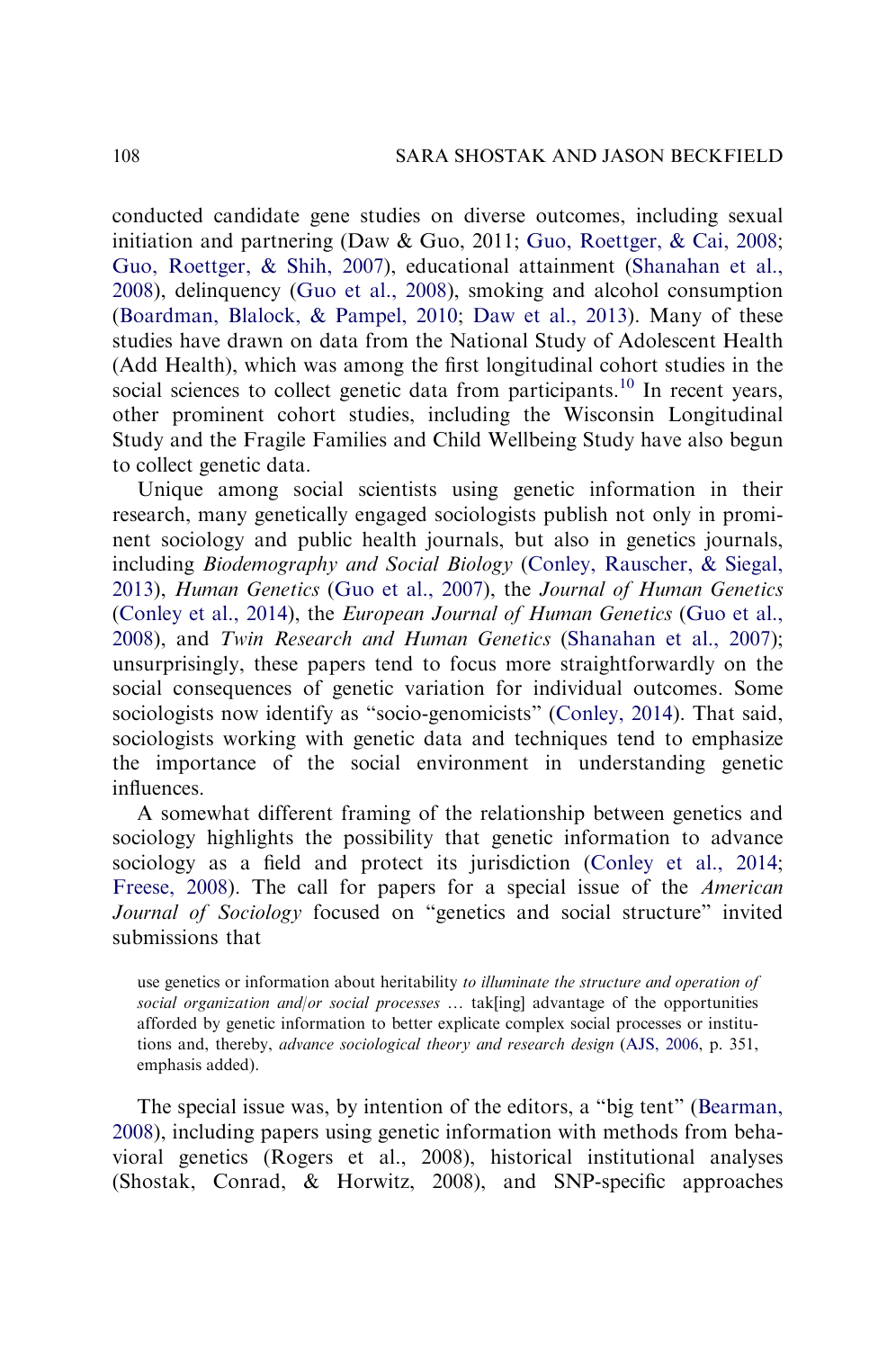(e.g., [Shanahan et al., 2008](#page-27-0)). Although there was some controversy about the special issue [\(Ledger, 2009;](#page-25-0) [Shea, 2009\)](#page-27-0), two papers published in the special issue won awards from the American Sociological Association the following year [\(Morning, 2008;](#page-26-0) [Pescosolido et al., 2008](#page-26-0)), providing some traction for the notion that there is a "distinctly sociological" project that can be advanced by deploying genetic information [\(Bearman, 2008](#page-22-0), p. x). Such a project need not depend on analysis of heritable mutations. A paper published a few years later in Demography demonstrated that nonheritable de novo gene mutations may serve as a mechanism linking sociodemographic changes and the increasing prevalence of diseases such as autism ([Liu, Zerubavel, & Bearman, 2010](#page-25-0)).

Moreover, in contrast to their colleagues in economics and political science, sociologists have not limited their research agenda to advancing their own field. Rather, they contend that the life sciences need sociological expertise in order to conceptualize, measure, and assess the effects of the social environment [\(Perrin & Lee, 2007\)](#page-26-0). In a powerful reframing of the import of the HGP for sociology, Pescosolido argues that insofar as "the environment is a black box to those outside of social science" [\(Pescosolido,](#page-26-0) [2006,](#page-26-0) p. 191), in an era of research on gene-environment interaction, genetics needs sociology to advance its goals:

Thus, an IOM committee targeting the synergy issue ended by asking, "How should social environments be conceptualized and measured?… Which aspects of the social environment should be included and at what levels of analysis?… How do we consider present influences and those that have accumulated over the life course?" ([National](#page-26-0) [Academy of Sciences, 2005b](#page-26-0)) ([Pescosolido, 2006,](#page-26-0) p. 192).

She notes that ironically, the "the success of 'pure' biomedical science" has provided new urgency to research that looks up from the microscope to focus on the environment" ([Pescosolido, 2006](#page-26-0), p. 191). Similarly, sociologists contend that "developments in genetics have only served to underscore the importance of social context," especially given the emergence of epigenetics ([Shanahan, Bauldry, & Freeman, 2010\)](#page-27-0). A recent paper in the Annual Review of Sociology provided a "critical introduction" to environmental epigenetics, contending that sociologists have an essential role to play in the development of this research [\(Landecker &](#page-25-0) [Panofsky, 2013\)](#page-25-0).

Sociologists who do research on health outcomes, many of whom now work in the emerging interdisciplinary field of population health, have played a prominent role in the development of this research agenda. Here too, their focus has been on developing robust models of the environment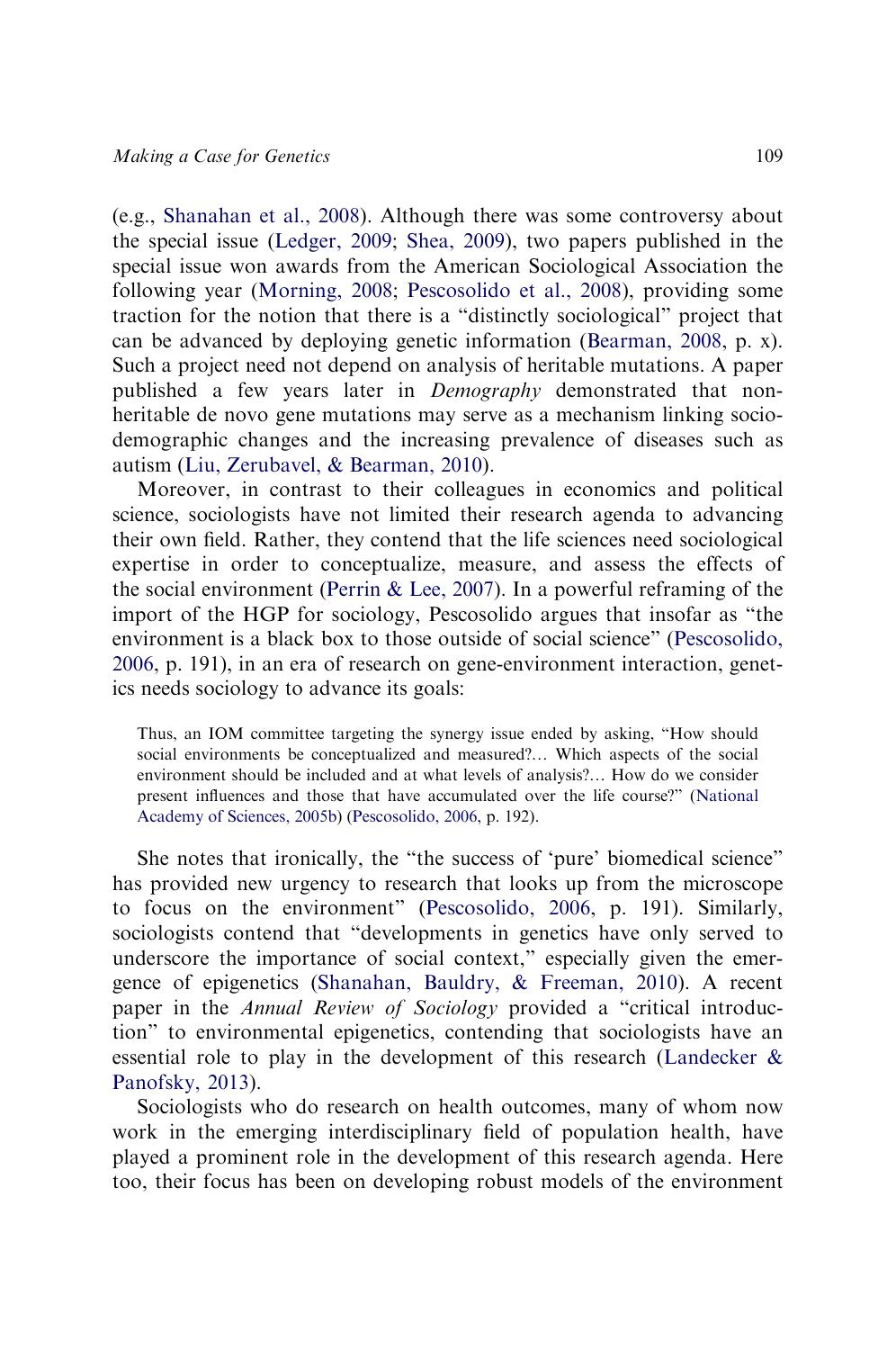as a determinant of individual and population health. In the special issue of the American Journal of Public Health dedicated to this topic, sociologists argued that "actually thinking about the environment" in regard to health requires consideration of how environments change over the life course. Lived environments are more than "little Petri dishes" but rather include dynamic processes unfolding across time and place [\(Bearman, 2013](#page-22-0)). From this perspective, understanding the environment in gene-environment interaction requires "a multilevel, multidomain, longitudinal framework that accounts for upstream processes influencing health outcomes" ([Boardman,](#page-23-0) [Daw, & Freese, 2013](#page-23-0)). Further, social scientists emphasize "the potentially important role that characteristics of intermediate levels of social organization, such as neighborhoods, schools, and the workplace, have to play" [\(Boardman et al., 2013\)](#page-23-0). Disciplinary knowledge about the multi-level and processual character of institutions, as well as sociological research design [\(Fletcher & Conley, 2013](#page-24-0)), then, provides sociologists with the conceptual and empirical tools for specifying what the environment is, and when and where it matters for the molecular.

## THEORIZING THE SOCIAL ENVIRONMENT IN GENE-ENVIRONMENT INTERACTION

As medical sociologist David Williams has noted, in the United States, ones ZIP code affects health more strongly than does ones genetic code [\(2014\).](#page-28-0) This statement carries two senses of the environment: first, the ZIP code itself, which often proxies for neighborhood in empirical research, and second, the United States as the sort of institutional environment where neighborhood effects are particularly strong. In this section, we sketch medical sociology's current theorization of the environment, from neighborhood-effects studies that bridge into urban sociology, to institutional studies that bridge into cultural sociology and political sociology. Our aim is to clarify how the medical sociology of gene-environment interaction theorizes what the social environment is ([Perrin & Lee, 2007](#page-26-0)), as well as what the social environment does [\(Shanahan & Hofer, 2005\)](#page-27-0). We note that Nancy Krieger's ecosocial theory [\(2011\)](#page-25-0) offers a helpful way of integrating the multiple levels, populations, and historical periods that compose the lived social environment. The central concept in ecosocial theory is embodiment: the process whereby people living in a particular place during a specific historical time incorporate their multilevel ecology.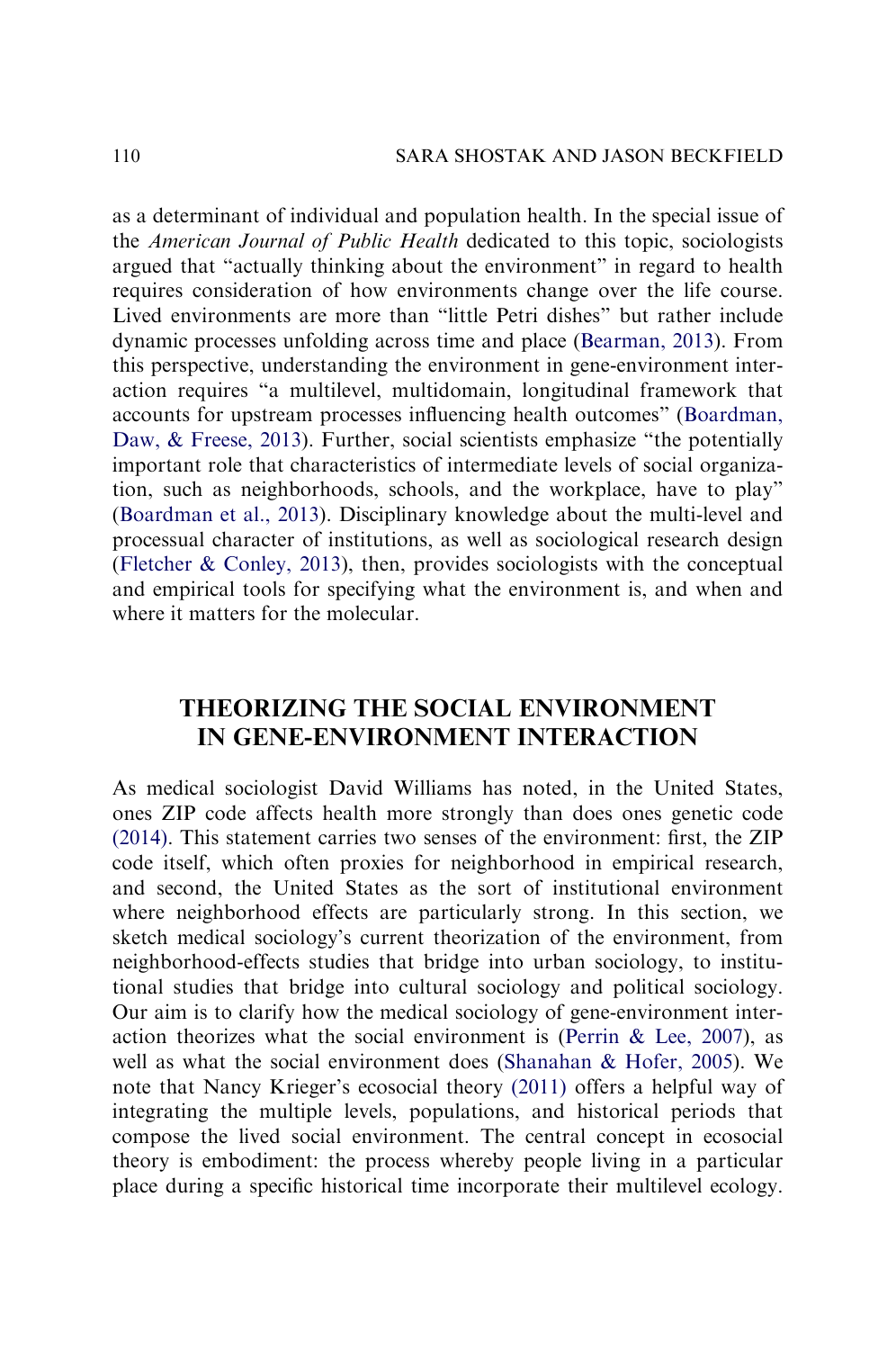Medical sociology is helpful in the analysis of these comparativehistorically specific ecologies. As such, we may be at last witnessing movement beyond stale nature-nurture debates into an era where the opposition of the biological and the social is succeeded by research on the mutual constitution of the biological and the social ([Freese, Li, & Wade,](#page-24-0) [2003;](#page-24-0) [Landecker & Panofsky, 2013](#page-25-0); [Phillips & Shonkoff, 2000](#page-26-0)).<sup>[11](#page-21-0)</sup> This makes theorization of the social environment of pressing importance [\(Bearman, 2013\)](#page-22-0).

Current conceptualizations of the social environment evolve from residualist taxonomies that define as environmental all those things not defined as genetic. [Guo et al. \(2008\)](#page-25-0) provide a prominent example of the residualist approach, implicitly conceptualizing the environment as everything that comes after conception: "Although DNA sequences are determined at conception and do not change except through mutation, their effects are, with rare exceptions, not deterministic because their expressions are subject to environmental influences immediately after conception" (545). For Guo et al., the social part of the environment is formal institutions of social control (viz., the state and the schools), and informal institutions of social con-trol such as family disruption and peer influence.<sup>[12](#page-21-0)</sup> In their analysis, the social environment becomes a switch that activates or de-activates the behavioral expression of genetic propensity. This residualism is similar to earlier work by [Eckland \(1967\),](#page-24-0) who defined the environment as "not only … the social milieu but [also] a host of prenatal or molecular factors between the embryonic cells" (177).

#### Environments are Institutions

A more thorough sociological theorization of the environment identifies how the social phenomena that exist over and above the individuals that compose the social matter for various kinds of inequalities. If one is uncomfortable with "inequality" one can use "dispersion" in its place. These patterns of social relations that shape the distribution of social things can be called institutions, which might interact with genes for at least three reasons.

First, institutions  $-$  the "rules of the game"  $-$  stratify (Bourdieu, 1983, 1996, 1998). Institutions are crucial for organizing social relations, and for sorting and ranking people into social hierarchies.<sup>[13](#page-21-0)</sup> As people are sorted, institutions determine the kinds of rewards that accrue to different ranks. New research on social stratification provides an example: it is increasingly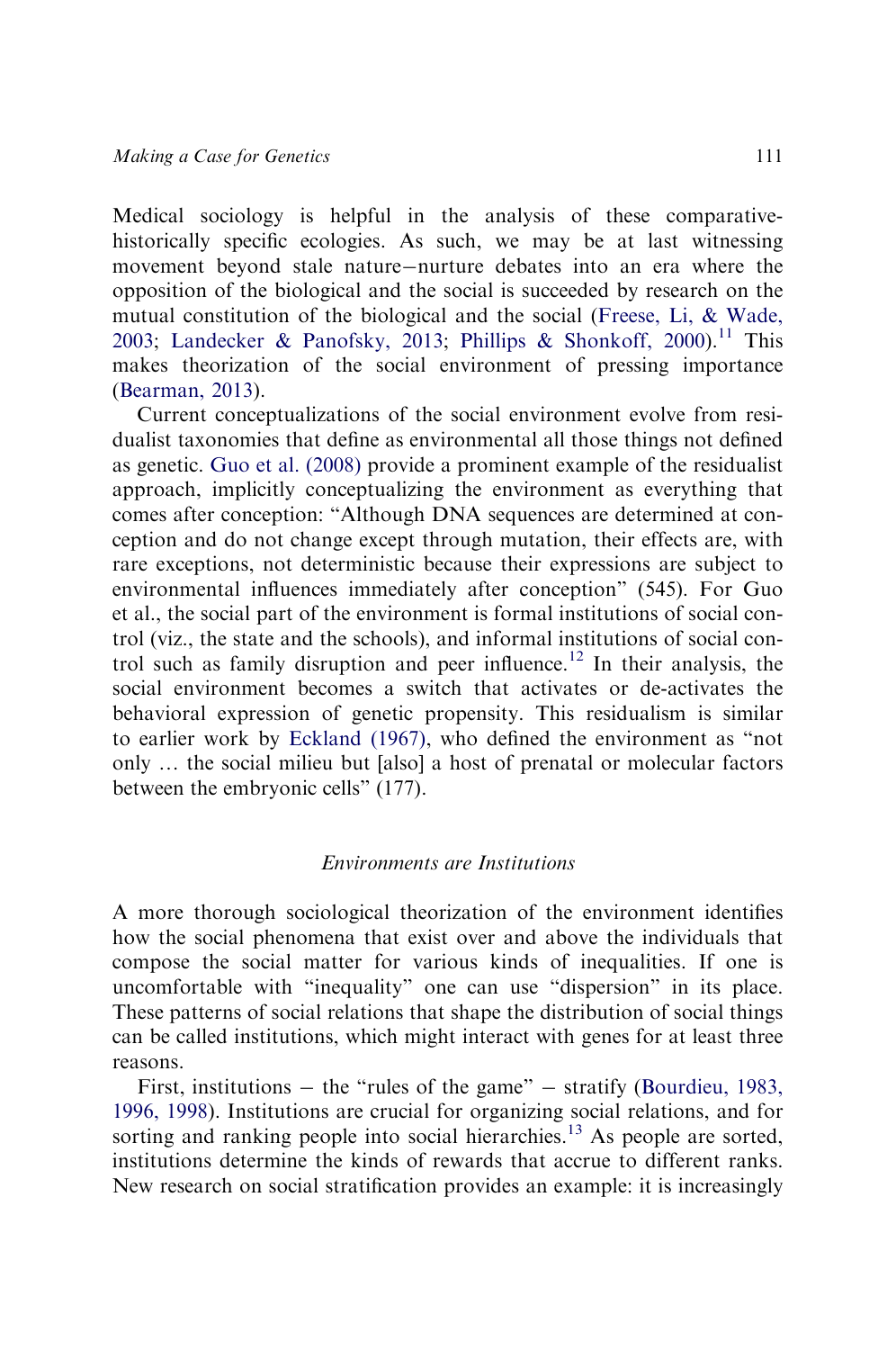clear that social class can helpfully be conceptualized in occupational terms, such that instead of one or two or three "big classes," we observe a graded set of "micro-classes" that shape patterns of social mobility [\(Weeden & Grusky, 2005](#page-28-0)). Institutions (such as licensing regulations) cement the "occupational closure" that is crucial for income determination [\(Weeden, 2002\)](#page-28-0). Research on income inequality, much of it using the exceptional data provided by the Luxembourg Income Study, shows that institutions (the welfare state, centralized wage bargaining, and other factors) are the most important determinant of cross-national variation and over-time change in income inequality [\(Alderson & Nielsen, 2002\)](#page-22-0). Research on poverty also shows that it is largely a function of institutional arrangements that vary dramatically across the rich democracies and influence not only the rate, but also the depth, of poverty [\(Brady, 2008](#page-23-0)).

Second, institutions not only influence the extent and kind of social stratification in society, they also condition the operation of the social determinants of health ([Boardman et al., 2013\)](#page-23-0). For example, the welfare state itself a complex of citizenship rights (Marshall,  $1950$ )  $-$  provides resources to citizens that may make other kinds of resources less necessary for preventing illness and ensuring good health. One fairly direct effect of the welfare state on health would be the de-commodification of health care. In places where cash is necessary to purchase health care, we would anticipate that income would be a more important determinant of the part of health that is caused by health care (research shows that in the rich democracies, this proportion is small (Woolf  $\&$  Aron, 2013)). Since societies vary greatly in the extent to which they de-commodify health care, income as a social determinant of health should vary systematically across national institutional arrangements.

Just as it can reduce the importance of material resources for healthenhancing behavior, the social environment can also raise the costs of health-harming behavior. [Boardman \(2009\)](#page-22-0) shows that in states (social environments) that tax tobacco at a higher rate, people with a genetic predisposition to smoke do so at a lower frequency than they do in states where tobacco taxes are lower. This is a case of the social environment as a set of material (dis-)incentives. Smoking also responds to social incentives that changed across birth cohorts in the US after the release of the surgeon general's report ([Boardman et al., 2010](#page-22-0)).

Third, institutions shape social networks by (a) setting the distribution of people who have various socially relevant traits (e.g., educational attainment, occupation, citizenship; on education see [Boardman et al. \(2014\)\)](#page-23-0), (b) creating the social foci [\(Feld, 1981](#page-24-0); [Small, 2009\)](#page-27-0) for the creation and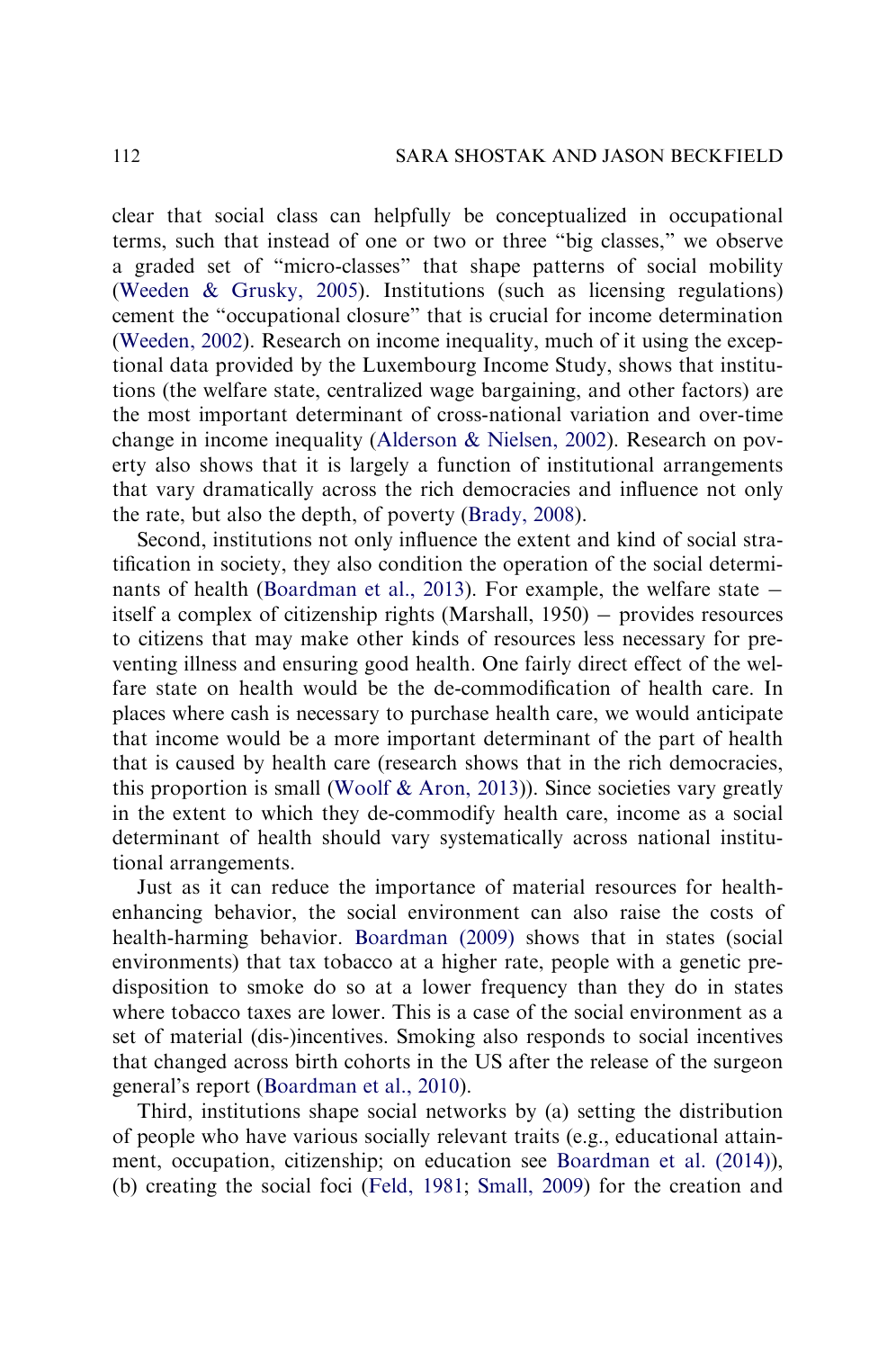maintenance of ties, and (c) cementing systems of meaning (culture) into organizations, policies, and laws. We view work on how institutions create social networks and moderate their effects as a forefront area of research that could connect the macro-sociological to the micro-epigenetic [\(Bearman, 2013](#page-22-0); [Pescosolido, 2006](#page-26-0)).

#### Neighborhoods, Families, and Schools

To the extent that institutional arrangements have been incorporated into gene-environment interaction research, they have been measured as attributes of neighborhoods, families and schools. Such research conceptualizes the neighborhood, family or school environment as creating stress or providing resources to individuals, who suffer or benefit differentially depending on their individual genetic propensities.

Neighborhood effects research draws on insights from urban sociology and social demography to explain individual health as a function of characteristics of neighborhoods. The social environment is captured in such studies by the availability of foods [\(Diez Roux, & Mair, 2010](#page-24-0)), segregation [\(Gehlert et al., 2008\)](#page-24-0), and collective efficacy [\(Sampson, Morenoff, & Earls,](#page-27-0) [1999\)](#page-27-0). Very little of this rich theorizing has made its way into geneenvironment interaction research. Exceptions include [Boardman, Barnes,](#page-22-0) [Wilson, Evans, and de Leon \(2012\)](#page-22-0), who examine cognitive functioning across low- to high-disorder neighborhoods, and find that genetic propensities matter more where disorder is lower. They infer this is consistent with a "social push" model of gene-environment interaction, which holds that genotype-phenotype linkage is stronger where the social environment exerts less stress on the body.

The major contrast to the "social push" view of gene-environment interaction is the differential-susceptibility model, which holds that genes immunize some people against social forces, while making other people more vulnerable to those same forces. For example, there is evidence that smoking rates in schools create social pressures to which some are more vulnerable than others depending on genotype; viz., short alleles on 5HTTLPR [\(Daw et al., 2013\)](#page-23-0). Likewise, as rates of alcohol consumption among school peers increase, the influence of the genetic propensity for alcohol consumption also increases [\(Guo et al., 2009\)](#page-25-0). Also, there is evidence that low family SES exacerbates the genetic propensity to experience depression [\(Mezuk,](#page-26-0) [Myers, & Kendler, 2013\)](#page-26-0).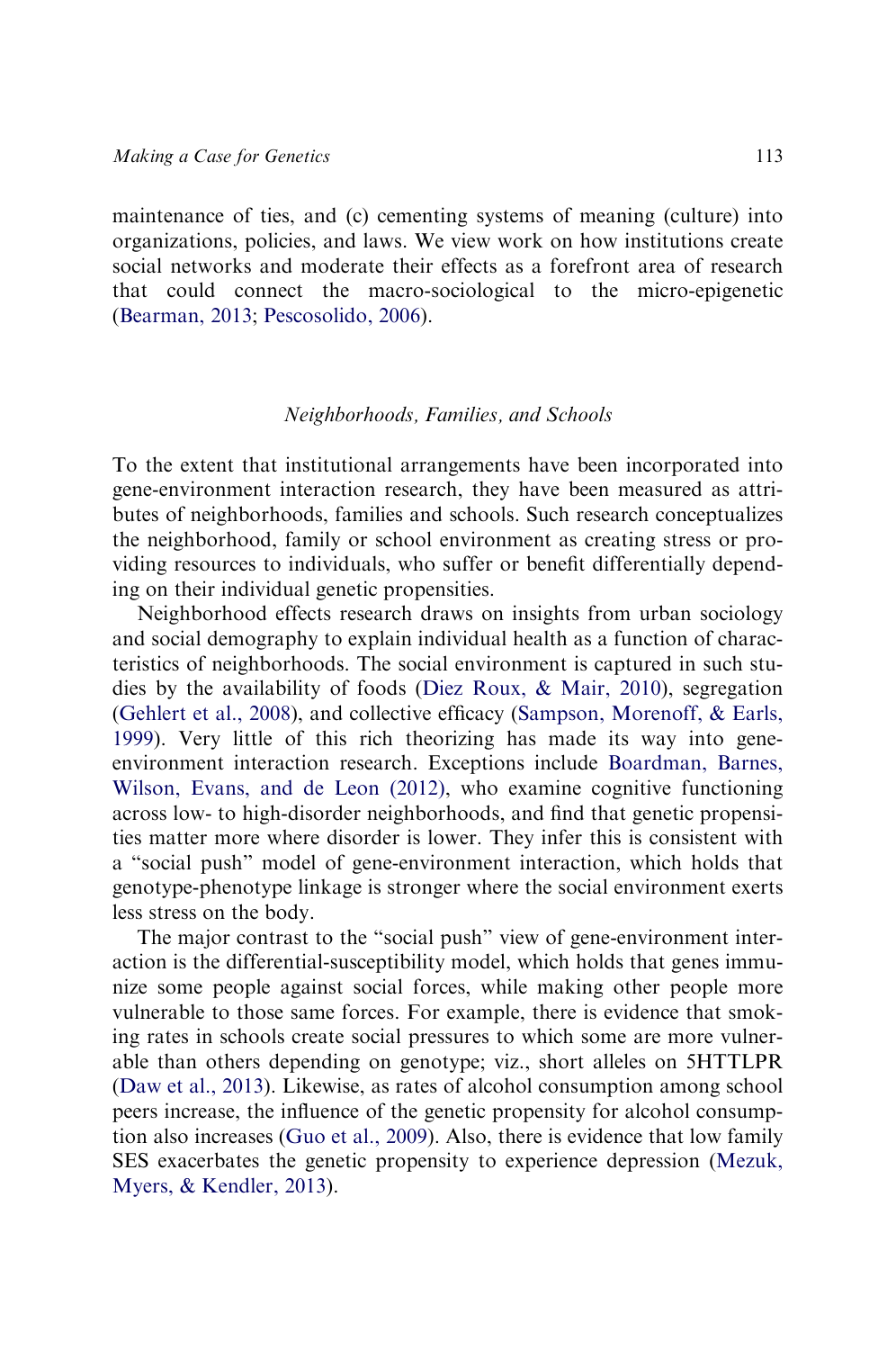#### Nations, States, and Cultures

Receiving less attention from gene-environment researchers than these meso-level institutions are macro-level institutions that differentiate nationstates. Comparative research from political sociology and political science has developed an array of conceptual approaches to understanding crossnational differences in institutional arrangements [\(Kenworthy, 2004](#page-25-0); [Pontusson, 2005\)](#page-26-0). Before delving into this conceptual catalogue, we note that the bounded-ness of society is of course itself a thorny problem. Some of the most innovative on-going research problematizes "the national" itself as a natural boundary of institutions, thereby surpassing the "methodological nationalism" that characterizes much research from the social and population sciences [\(Bonikowski, 2010](#page-23-0); [Wimmer & Glick-Schiller,](#page-28-0) [2002\)](#page-28-0). Such work is of course directly related to theoretical issues in epidemiology surrounding the very definition of "population" ([Krieger, 2011\)](#page-25-0). Nevertheless, attending to national institutions in theorizing the environment may have utility, given (1) the large national health disadvantage of the US population relative to the populations of other nations, and (2) the predominance of national-level policy in the kinds of institutions we consider. We note that a forefront area of research is supra-, sub-, and non-national populations and policy [\(Beckfield, 2009;](#page-22-0) [Lynch, 2009\)](#page-25-0).

Institutional arrangements that differentiate the United States from other rich democracies that have better overall mortality profiles include social welfare benefits in the areas of health, pension, and unemployment insurance (both generosity and coverage vary systematically and can be rigorously measured), collective bargaining institutions, political incorporation, incarceration, and cultural configurations. Very little empirical work has been done to explore gene-environment interactions with these parts of the social environment (but see [Conley & Springer, 2001](#page-23-0) for an application of welfare-state theory to infant mortality and low birthweight). [Guo and](#page-24-0) [Adkins \(2008\)](#page-24-0) and [Guo \(2006\)](#page-24-0) provide exceptions, in developing some of the implications for large-scale social closure (a mass-elite pattern of rule by the few) for the expression of genetic propensities. Also, [Guo and](#page-25-0) [Stearns \(2002\)](#page-25-0) show that parental unemployment reduces the ability of children to achieve their intellectual potential, implying that labor market institutions may well constitute part of the social environment that interacts with genetic propensity.

One striking characteristic of welfare-state research is that the mechanisms, or processes that are theorized to connect political institutions and population health, are rarely tested in a way that would allow for a role of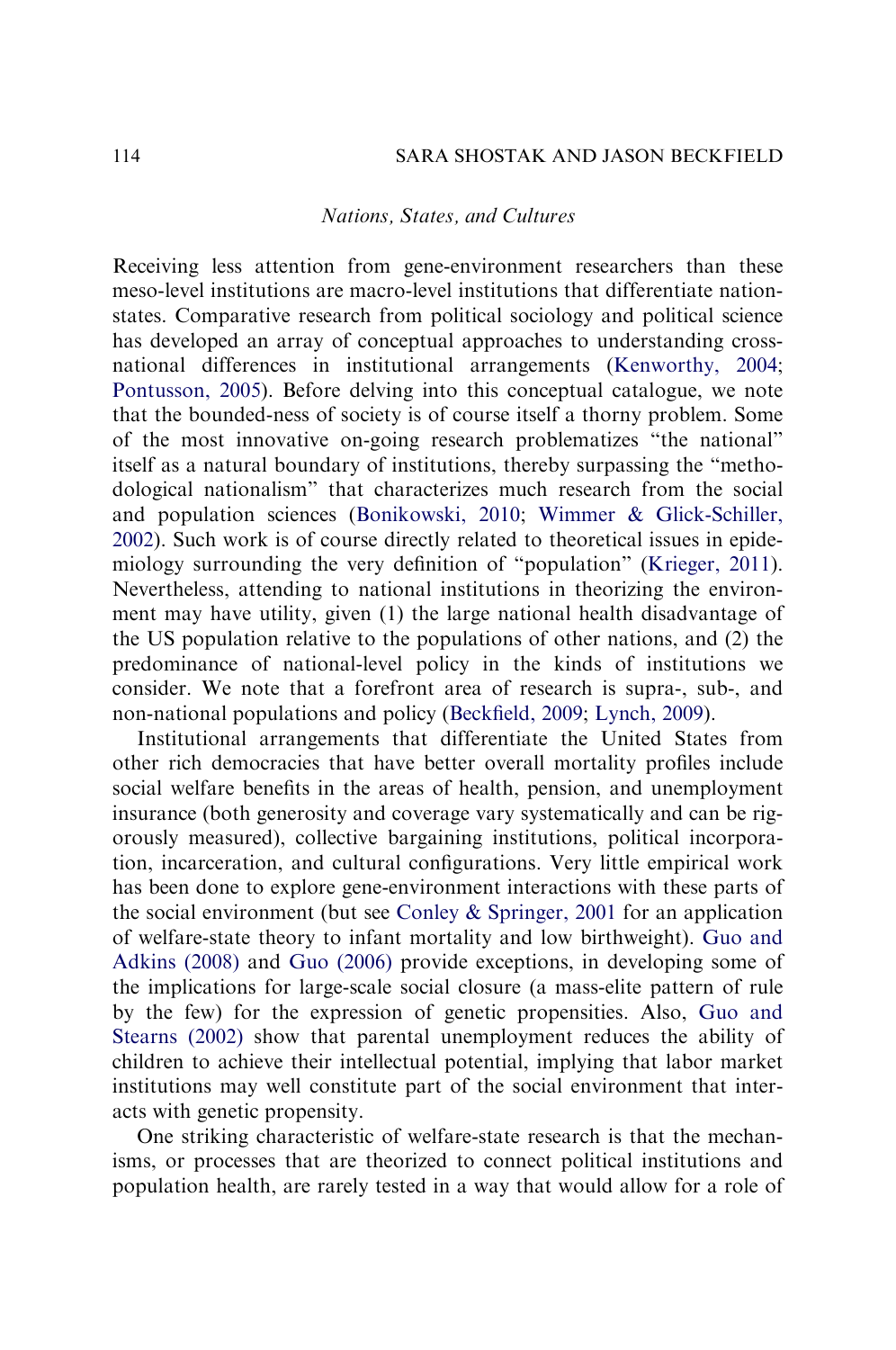gene-environment interaction. Typically, if mechanisms are addressed at all, appeal is made to secondary research on hierarchy stress (the argument being that institutions that flatten hierarchies reduce stress and elevate health, presumably by reducing cardiovascular disease; see [Hall & Lamont,](#page-25-0) [2009\)](#page-25-0). The material resources organized and distributed by the welfare state could interact with gene expression involved in the experience of stress, but this has not been tested.

Nations are symbolic as well as material contexts, and the resources distributed by institutions identified above only become meaningful in the context of culture [\(Perrin & Lee, 2007\)](#page-26-0). Cultural sociology is currently developing a rich array of concepts that disaggregate "culture" into specific structures of meaning [\(Smith, 1998\)](#page-27-0), including narratives, scripts, identity, symbolic boundaries, and repertoires [\(Lamont & Small, 2008;](#page-25-0) [Smith,](#page-27-0) [1998\)](#page-27-0). For example, symbolic boundaries are constituted very differently among the French than they are among Americans [\(Lamont, 1992](#page-25-0)), raising the possibility that symbolic variation across environments could moderate genetic effects (to the extent that feelings of belonging and exclusion relate to epigenetic processes). Meaning structures are notoriously difficult to measure, though perhaps no more so than other aspects of the social environment, and [Lizardo and Skiles \(2012\)](#page-25-0) have made a start on a cultural approach to gene-environment interaction by showing that cultural omnivorousness comes from genes and occupational environments.

Crucially, national social policies do not develop independently from the science of gene-environment interaction. Public understanding of genetic research has the potential to influence social policy across domains, which raises pressing questions about how public opinion responds to genetic research and itself forms part of the social environment ([Freese & Shostak,](#page-24-0) [2009\)](#page-24-0). Aside from one study that found that beliefs about genetic causes of individual differences is associated with support for different kinds of genetically oriented public policies ([Shostak, Freese, Link, & Phelan, 2009\)](#page-27-0), there is much we still need to learn about the interaction between public opinion about genetics and the development of specific science policy and public policy regimes.

## **CONCLUSIONS**

We conclude by noting currents and contradictions. First, several currents in the scientific infrastructure for gene-environment research will influence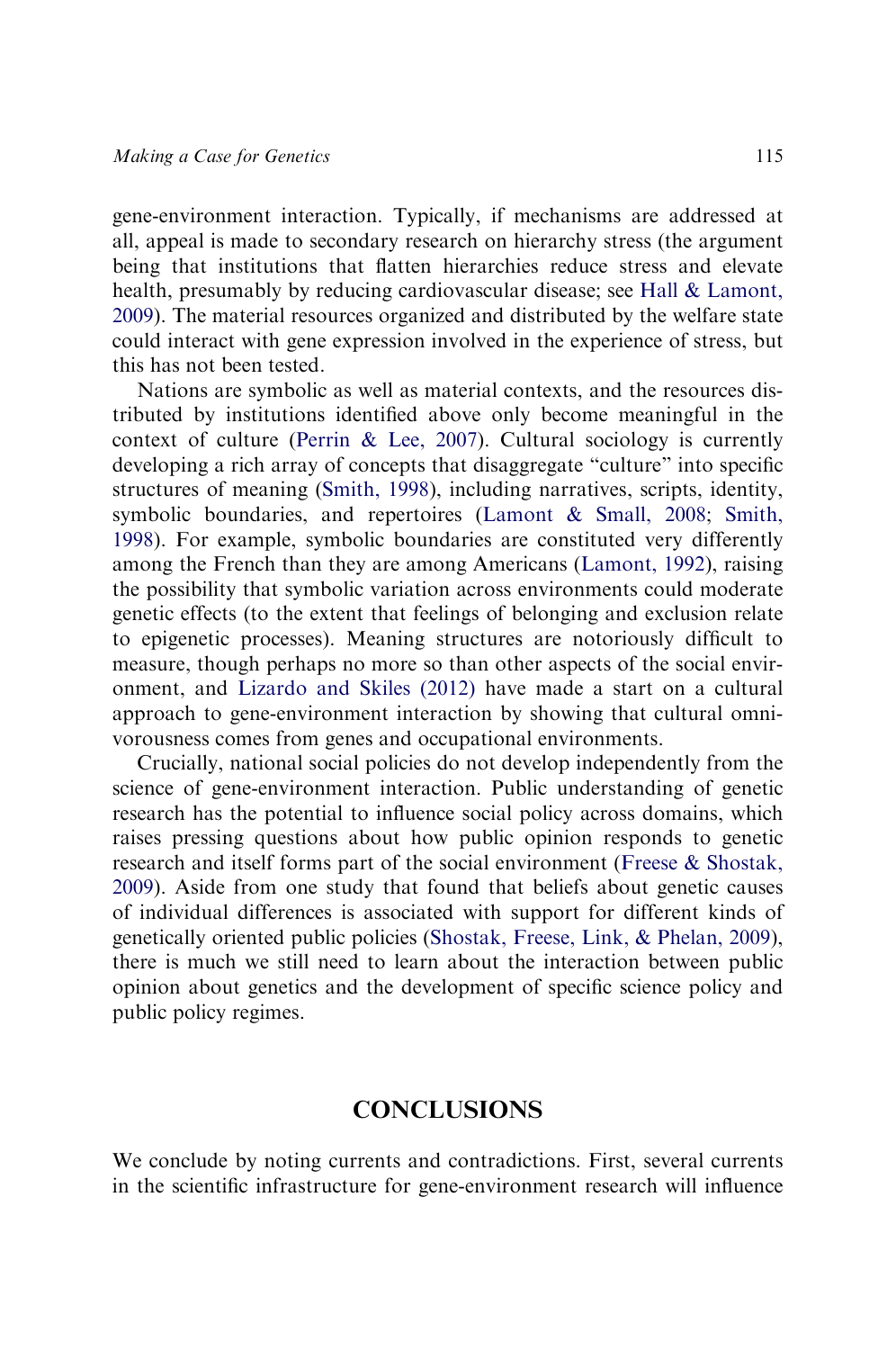the development of the field in the near term. The  $SSGAC -$  the leading organization coordinating interdisciplinary genetic association studies of social science outcomes  $-$  identifies 71 cohorts as sources for their ongoing initiatives. Most of these studies come from biomedical research, and can be expected to have a relatively impoverished range of environmental measures. There are also a number of prominent longitudinal cohort studies in the social sciences the Fragile Families and Child Wellbeing Study, Add Health, the Health and Retirement Study, and Wisconsin Longitudinal Study, primary among them  $-$  that are incorporating genetic data. These studies have been central to the development of key environmental measures within the social sciences, and offer a potentially robust basis for the development of a distinctively social scientific approach to research on gene-environment interaction. Scholars in the developing field of population health research have been at the leading edge of using such data to bring multiple determinants of health into the analysis of health disparities in the United States [\(Adler & Stewart, 2010](#page-22-0); [Berkman, Kawachi, &](#page-22-0) [Glymour, 2014\)](#page-22-0). As such, there are two mostly distinct initiatives underway, within the social sciences, to develop research on gene-environment interaction. These efforts, the knowledge that they produce, media attention they generate, and research infrastructures and networks they develop are important foci for ongoing analytic attention.

Second, current work on epigenetics – molecular processes such as methylation and histone modification that modify gene expression  $-$  raises contradictions that both warrant and complicate the possibility of collaboration between social scientists and molecular biologists. Indeed, proponents suggest that epigenetics may rework the relationships between the life sciences, the humanities, and the social sciences:

[U]nderstanding the epigenetics consequences of social exposures stands not only to revolutionize medicine but also to transform social sciences and humanities as well. Epigenetics could serve as a bridge between the social sciences and the biological sciences, allowing a truly integrated understanding of human health and behavior. ([McGowan & Szyf, 2010](#page-26-0), p. 71)

Epigenetics asks "how environments come into the body and modulate the genome," thereby shifting the focus of prior research which considered rather how "genetic variation modifies the sensitivity of the body to the environment" [\(Landecker & Panofsky, 2013,](#page-25-0) p. 349). As scholarly observers of the contemporary life sciences have noted, "It is almost ironic that the deeper biologists delve into the human body and the more fine-grained and molecularised their analyses of the body become, the less they are able to ignore the many ties that link the individual body and its molecules to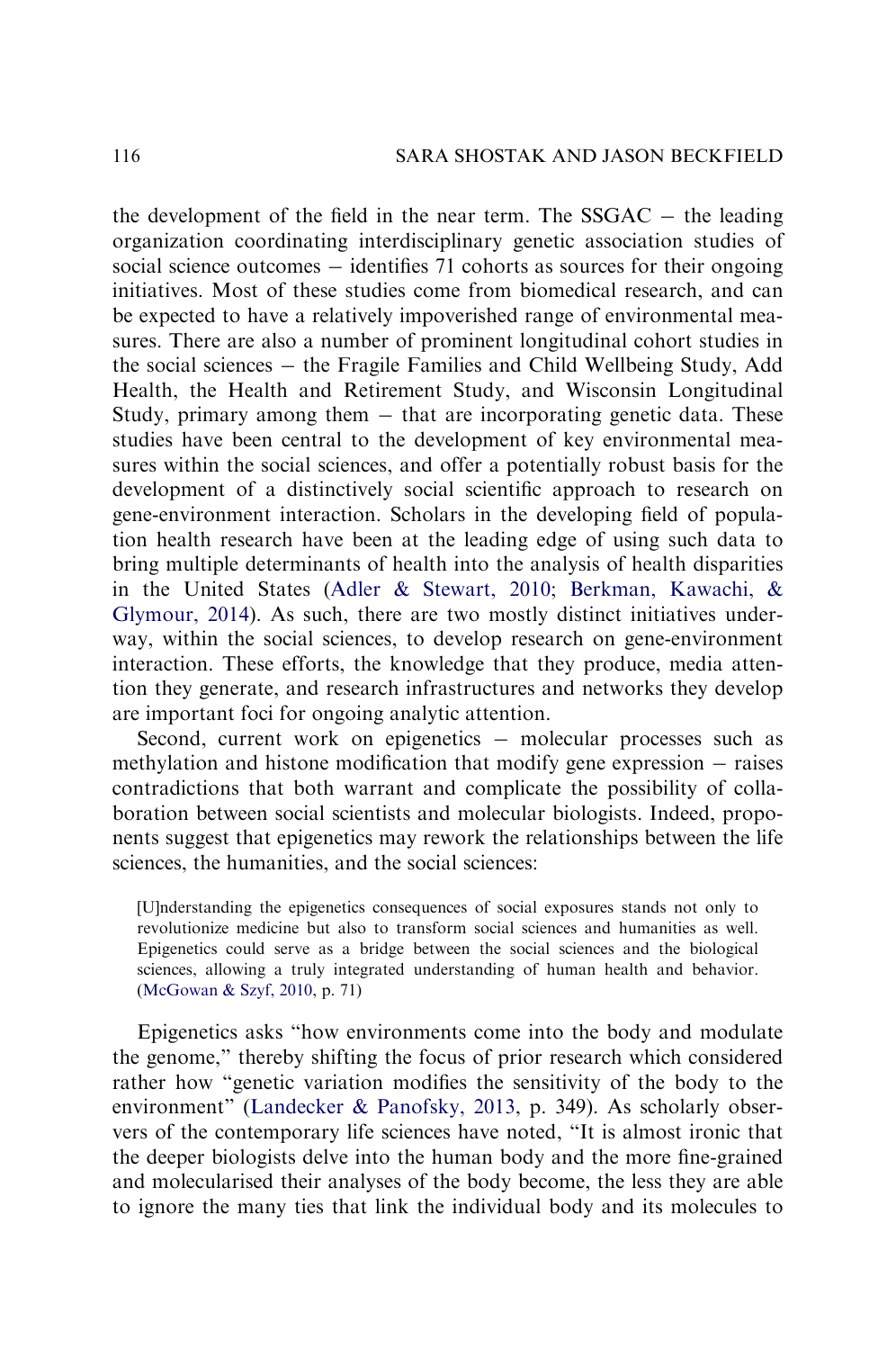<span id="page-20-0"></span>the spatio-temporal contexts within which it dwells" (Niewöhner, 2011, p. 290).

However, even as it offers a means of conceptualizing how socioeconomic differences as manifest in differences in sociomaterial environments – become embodied, epigenetics may simultaneously render those very socioeconomic differences as a "fuzzy background" for the bioactive molecules  $-$  the methyl groups, histones, etc.  $-$  which emerge as the "real" actors shaping human bodies, and their vulnerabilities [\(Landecker, 2011,](#page-25-0) p. 184). This molecularization of the social serves the interests of molecular biologists, who, having failed to deliver on many of the promises of the HGP, now conduct boundary work to incorporate molecular understandings of "the environment" into the ever-expanding domain of the (epi)genetic ([Shostak, 2013\)](#page-27-0). At the same time, it raises profound epistemological and political issues about the molecularization of the social determinants of health [\(Shostak & Moinester, 2015](#page-27-0)). These tensions may themselves serve as a warrant for increasing collaborative engagement between social scientists and life scientists, perhaps especially in regard to the policy implications of epigenetics (Pickersgill, Niewöhner, Müller, [Martin, & Cunningham-Burley, 2013](#page-26-0)). Certainly, they highlight the critical importance of sociological theorization of the environment across levels of analysis, especially in regard to inequality and health.

#### **NOTES**

1. To be clear, this chapter does not comprehensively review the social sciences' engagements with genetics. Rather, our focus is on how a specific subset of researchers who have made a case for taking up the conceptual frameworks and techniques of genetic science to further the goals of the social sciences.

2. Retrieved from [http://www.ssgac.org/.](http://www.ssgac.org/) Accessed on November 30, 2014.

3. Biopolitics, as theorized by Michel Foucault, has served as the jumping off point for an extensive literature in the sociology of science and the sociology of health and illness, including contemporary work on genetics (e.g., [Rose, 2006](#page-27-0)). However, this is not the agenda being promulgated by Masters in 2001.

4. Masters' arguments regarding gender relied on research that was outdated at the time of its publication. For a critical history of the search for a biological basis for gender, see [Richardson \(2013\)](#page-26-0).

5. In fact, the author argued that despite the significant attention garnered by the Human Genome Project, "behavioral biology" was the site for the "most astounding advances" and the appropriate focus of engagement for political science (p. 363).

6. The attitude measures in the U.S. sample come from the from the Wilson-Patterson inventory, which is used to assess relative liberalism versus conservatism.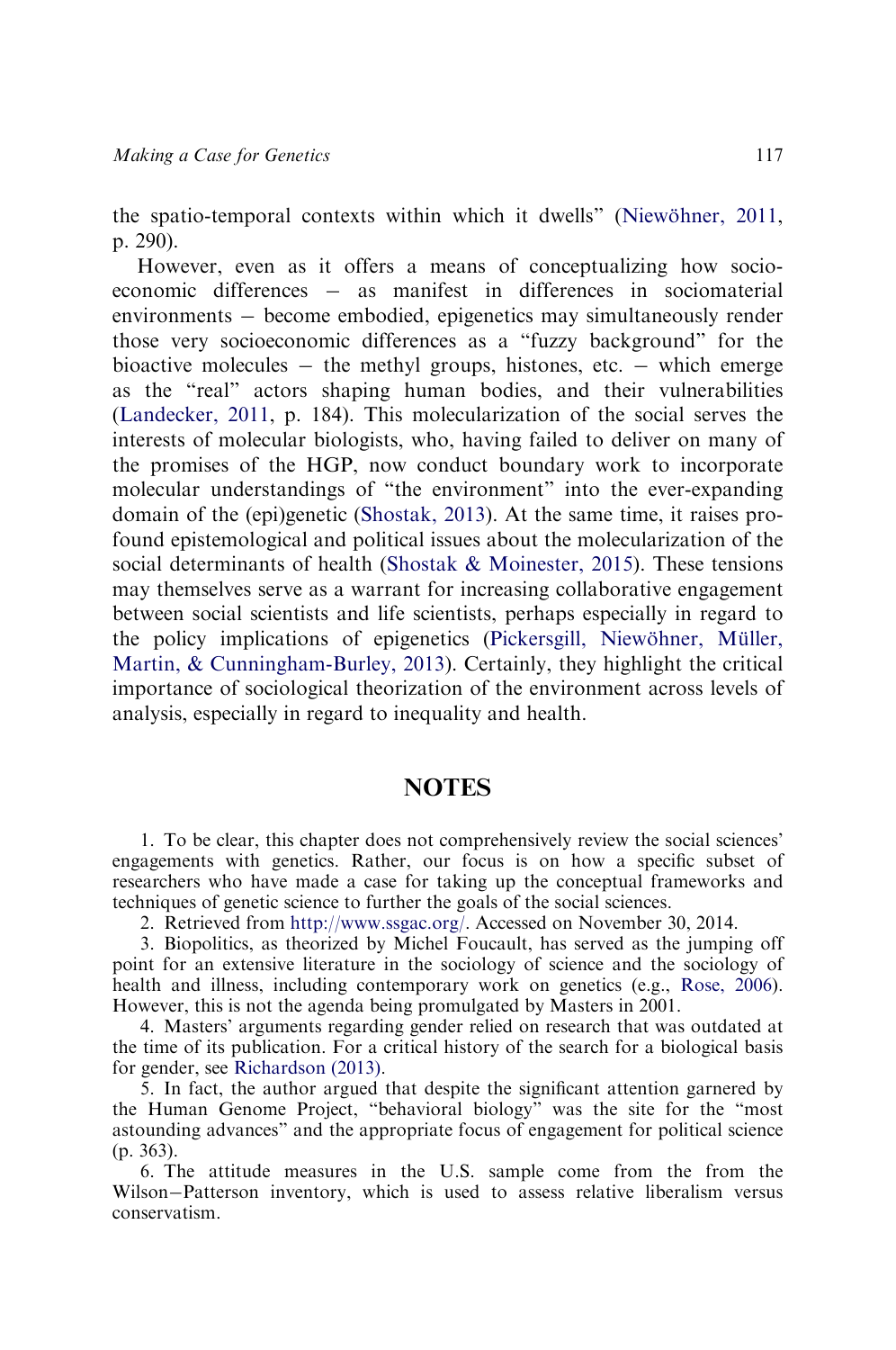<span id="page-21-0"></span>7. As they note, behavioral geneticists had done research on the heritability of conservatism, albeit construed more as a psychological trait than a political ideology [\(Alford et al., 2005](#page-22-0), p. 157).

8. A very few sociologists position their work in relationship to evolutionary theory (e.g., [Hopcroft & Martin, 2014\)](#page-25-0). In the main, sociological research that uses empirical data to evaluate evolutionary theory either refutes or complicates its claims (Freese & Powell, 1999, 2001).

9. The literature on the ethical, legal, and social implications of genetics is vast and a review is beyond the scope of this paper. A compendium of research publications from projects funded by the National Human Genome Research Institute's Ethical, Legal, and Social Implications (ELSI) program is available at [http://www.](http://www.genome.gov/17515635) [genome.gov/17515635](http://www.genome.gov/17515635) (accessed on September 17, 2014).

10. The importance of the Add Health study for genetic research in the social sciences is difficult to overstate. A list of genetic focused publications based on the Add Health data is available at [http://www.cpc.unc.edu/projects/addhealth/publica](http://www.cpc.unc.edu/projects/addhealth/publications?form.b_start=0&form.searchabletext=genetics&form.sort_on=ryat&form.actions.search=Search) tions?form.b\_start=0&form.searchabletext=[genetics&form.sort\\_on](http://www.cpc.unc.edu/projects/addhealth/publications?form.b_start=0&form.searchabletext=genetics&form.sort_on=ryat&form.actions.search=Search)=ryat&form. [actions.search](http://www.cpc.unc.edu/projects/addhealth/publications?form.b_start=0&form.searchabletext=genetics&form.sort_on=ryat&form.actions.search=Search)=Search (accessed on September 17, 2014).

Documentation of the candidate gene data collected in Wave IV of the study is available at URL: [http://www.cpc.unc.edu/projects/addhealth/data/guides/DNA\\_](http://www.cpc.unc.edu/projects/addhealth/data/guides/DNA_documentation.pdf) [documentation.pdf](http://www.cpc.unc.edu/projects/addhealth/data/guides/DNA_documentation.pdf) (accessed September 17, 2014). A memorial tribute to J. Richard Udry, one of the designers of Add Health, notes that "It is likely the largest survey in the world (and perhaps the only one) to contain an embedded behavior genetic sample of more than 3,000 pairs of siblings with varying biological resemblance, coupled with high quality molecular genetic data on the entire sample, each based on a probability sampling design that is nationally representative." At URL: [https://sociology.unc.edu/features/dr.-j.-richard-udry-kenan-distinguished-professor](https://sociology.unc.edu/features/dr.-j.-richard-udry-kenan-distinguished-professor-of-maternal-and-child-health-and-sociology-remembered)[of-maternal-and-child-health-and-sociology-remembered](https://sociology.unc.edu/features/dr.-j.-richard-udry-kenan-distinguished-professor-of-maternal-and-child-health-and-sociology-remembered) (accessed on September 17, 2014).

11. [Guo and Adkins \(2008\)](#page-24-0) offer a helpful introduction to methods used in genetic research, [Guo, Elder, Cai, and Hamilton \(2009\)](#page-24-0) demonstrate techniques for incorporating DNA collection into social surveys, and [Wagner, Li, Liu, and](#page-28-0) Guo  $(2013)$  discuss natural-experiment data for identification of gene-environment interactions.

12. For the distinction between "the environment" broadly defined, versus the social context (see [Shanahan et al. \(2010, p. 35\)](#page-27-0)).

13. In fact, Levi Martin argues that Bourdieu's fields analysis may be "completed, not contravened" in by research that looks at fields in terms of interinstitutional relations [\(Martin, 2003](#page-26-0), p. 26).

#### **REFERENCES**

Abbott, A. (1988). The system of professions: An essay on the division of expert labor. Chicago, IL: University of Chicago Press.

Adkins, D. E., & Guo, G. (2008). Societal development and shifting influence of the genome on status attainment. [Research in Social Stratification and Mobility](http://www.emeraldinsight.com/action/showLinks?crossref=10.1016%2Fj.rssm.2008.06.001), 26, 235–256.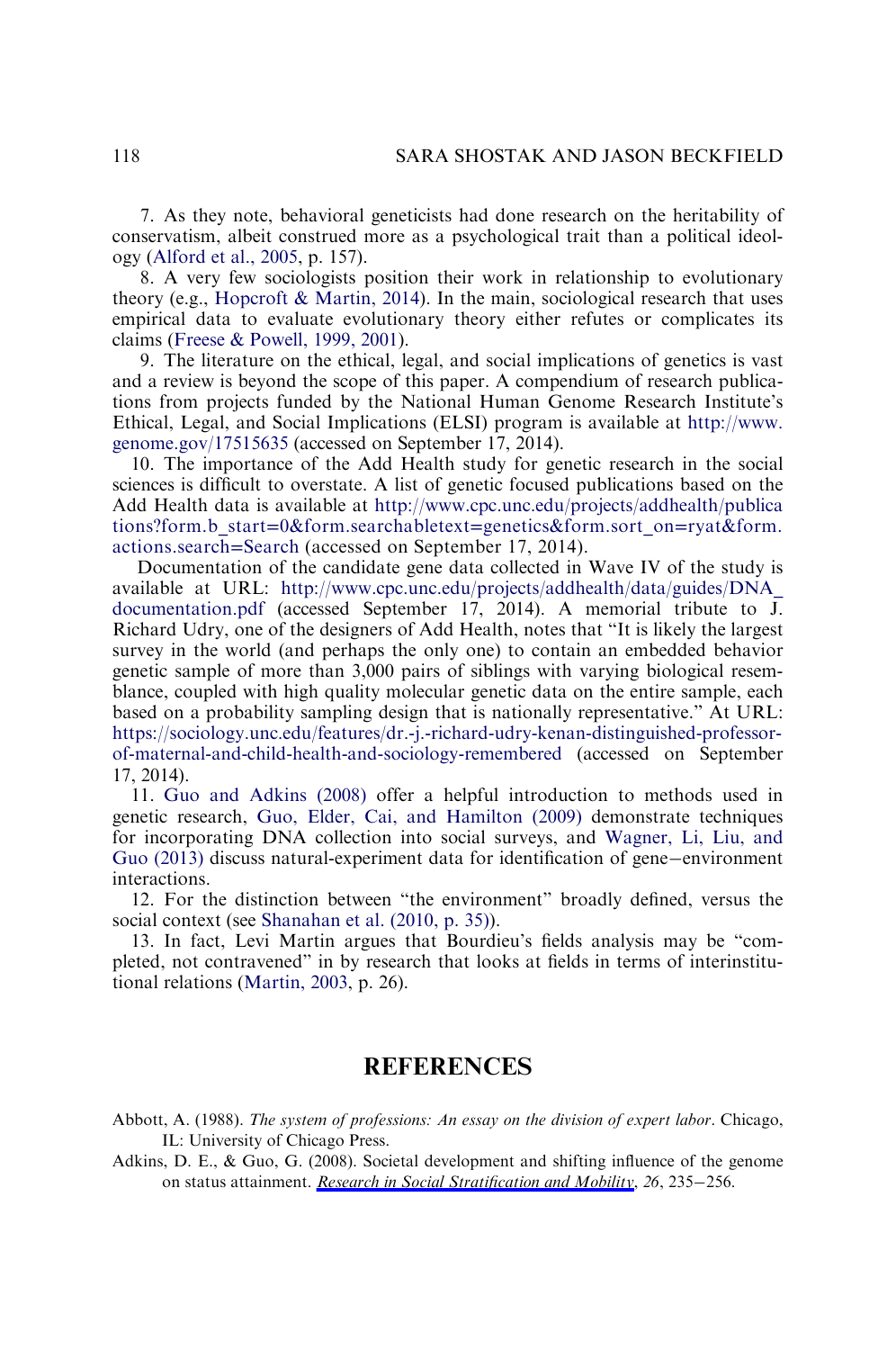- <span id="page-22-0"></span>Adler, N. E., & Stewart, J. (2010). Health disparities across the lifespan: Meaning, methods, and mechanisms. [Annals of the New York Academy of Sciences](http://www.emeraldinsight.com/action/showLinks?crossref=10.1111%2Fj.1749-6632.2009.05337.x), 1186, 5-23.
- Alderson, A. S., & Nielsen, F. (2002). Globalization and the great U-turn: Income inequality trends in 16 OECD countries. [American Journal of Sociology](http://www.emeraldinsight.com/action/showLinks?crossref=10.1086%2F341329), 107(5), 1244-1299.
- Alford, J. R., Funk, C. L., & Hibbing, J. R. (2005). Are political orientations genetically trans-mitted? [American Political Science Review](http://www.emeraldinsight.com/action/showLinks?crossref=10.1017%2FS0003055405051579), 99(2), 153-167.
- Alford, J. R., & Hibbing, J. R. (2008). The new empirical biopolitics. [Annual Review of](http://www.emeraldinsight.com/action/showLinks?crossref=10.1146%2Fannurev.polisci.11.060806.161216) [Political Science](http://www.emeraldinsight.com/action/showLinks?crossref=10.1146%2Fannurev.polisci.11.060806.161216), 11, 183.
- American Journal of Sociology (AJS). (2006). Call for papers: Genetics and social structure. [American Journal of Sociology](http://www.emeraldinsight.com/action/showLinks?crossref=10.1086%2F506531), 112(1), 351.
- Anderson, R. G. (1967). On genetics and sociology (II). American Sociological Review, 32(6), 997-999.
- Ashraf, Q., & Galor, O. (2013). The "Out of Africa" hypothesis, human genetic diversity, and comparative economic development. [The American Economic Review](http://www.emeraldinsight.com/action/showLinks?crossref=10.1257%2Faer.103.1.1), 103(1), 1-46.
- Beals, R. L. (1967). On genetics and sociology (I). American Sociological Review, 32(6), 996-997.
- Bearman, P. S. (2008). Exploring genetics and social structure. American Journal of Sociology,  $114(S1)$ , Sv-Sx.
- Bearman, P. S. (2013). Genes can point to environments that matter to advance public health. [American Journal of Public Health](http://www.emeraldinsight.com/action/showLinks?crossref=10.2105%2FAJPH.2013.301550), 103(S1), S11-S13.
- Beauchamp, J. P., Cesarini, D., Johannesson, M., van der Loos, M. J., Koellinger, P. D., Groenen, P. J., ... Christakis, N. A. (2011). Molecular genetics and economics. *[The](http://www.emeraldinsight.com/action/showLinks?crossref=10.1257%2Fjep.25.4.57)* [Journal of Economic Perspectives: A journal of the American Economic Association](http://www.emeraldinsight.com/action/showLinks?crossref=10.1257%2Fjep.25.4.57), 25(4), 57.
- Beckfield, J. (2009). Remapping inequality in Europe: The net effect of regional integration on total income inequality in the European union. *[International Journal of Comparative](http://www.emeraldinsight.com/action/showLinks?crossref=10.1177%2F0020715209339282)*  $Sociology, 50(5-6), 486-509.$  $Sociology, 50(5-6), 486-509.$
- Benjamin, D. J., Cesarini, D., van der Loos, M. J., Dawes, C. T., Koellinger, P. D., Magnusson, P. K., … Visscher, P. M. (2012). The genetic architecture of economic and political preferences. *[Proceedings of the National Academy of Sciences](http://www.emeraldinsight.com/action/showLinks?crossref=10.1073%2Fpnas.1120666109)*, 109(21), 8026-8031.
- Benjamin, D. J., Chabris, C. F., Glaeser, E. L., Gudnason, V., Harris, T., Laibson, D. I., & Launer, L. (2007). Genoeconomics. In M. Weinstein, J. W. Vaupel, & K. W. Watcher (Eds.), *Biosocial surveys* (pp. 304–335). Washington, DC: National Academy.
- Berkman, L., Kawachi, I., & Glymour, M. (2014). [Social epidemiology](http://www.emeraldinsight.com/action/showLinks?crossref=10.1093%2Fmed%2F9780195377903.001.0001) (2nd ed.). Oxford: Oxford University Press.
- Biuso, E. (2008). Genopolitics. New York Times. Retrieved from [http://www.nytimes.com/](http://www.nytimes.com/2008/12/14/magazine/14Ideas-Section2-B-t-007.html?_r=0) [2008/12/14/magazine/14Ideas-Section2-B-t-007.html?\\_r](http://www.nytimes.com/2008/12/14/magazine/14Ideas-Section2-B-t-007.html?_r=0)=0
- Boardman, J. D. (2009). State-level moderation of genetic tendencies to smoke. [American](http://www.emeraldinsight.com/action/showLinks?crossref=10.2105%2FAJPH.2008.134932) [Journal of Public Health](http://www.emeraldinsight.com/action/showLinks?crossref=10.2105%2FAJPH.2008.134932), 99(3), 480.
- Boardman, J. D., Barnes, L. L., Wilson, R. S., Evans, D. A., & de Leon, C. F. M. (2012). Social disorder, APOE-E4 genotype, and change in cognitive function among older adults living in Chicago. [Social Science & Medicine](http://www.emeraldinsight.com/action/showLinks?crossref=10.1016%2Fj.socscimed.2012.02.012),  $74(10)$ ,  $1584-1590$ .
- Boardman, J. D., Blalock, C. L., Corley, R. P., Stallings, M. C., Domingue, B. W., McQueen, M. B., & Field, S. H. (2010). Ethnicity, body mass, and genome-wide data. [Biodemography and Social Biology](http://www.emeraldinsight.com/action/showLinks?crossref=10.1080%2F19485565.2010.524589),  $56(2)$ ,  $123-136$ .
- Boardman, J. D., Blalock, C. L., & Pampel, F. C. (2010). Trends in the genetic influences on smoking. [Journal of Health and Social Behavior](http://www.emeraldinsight.com/action/showLinks?crossref=10.1177%2F0022146509361195),  $51(1)$ ,  $108-123$ .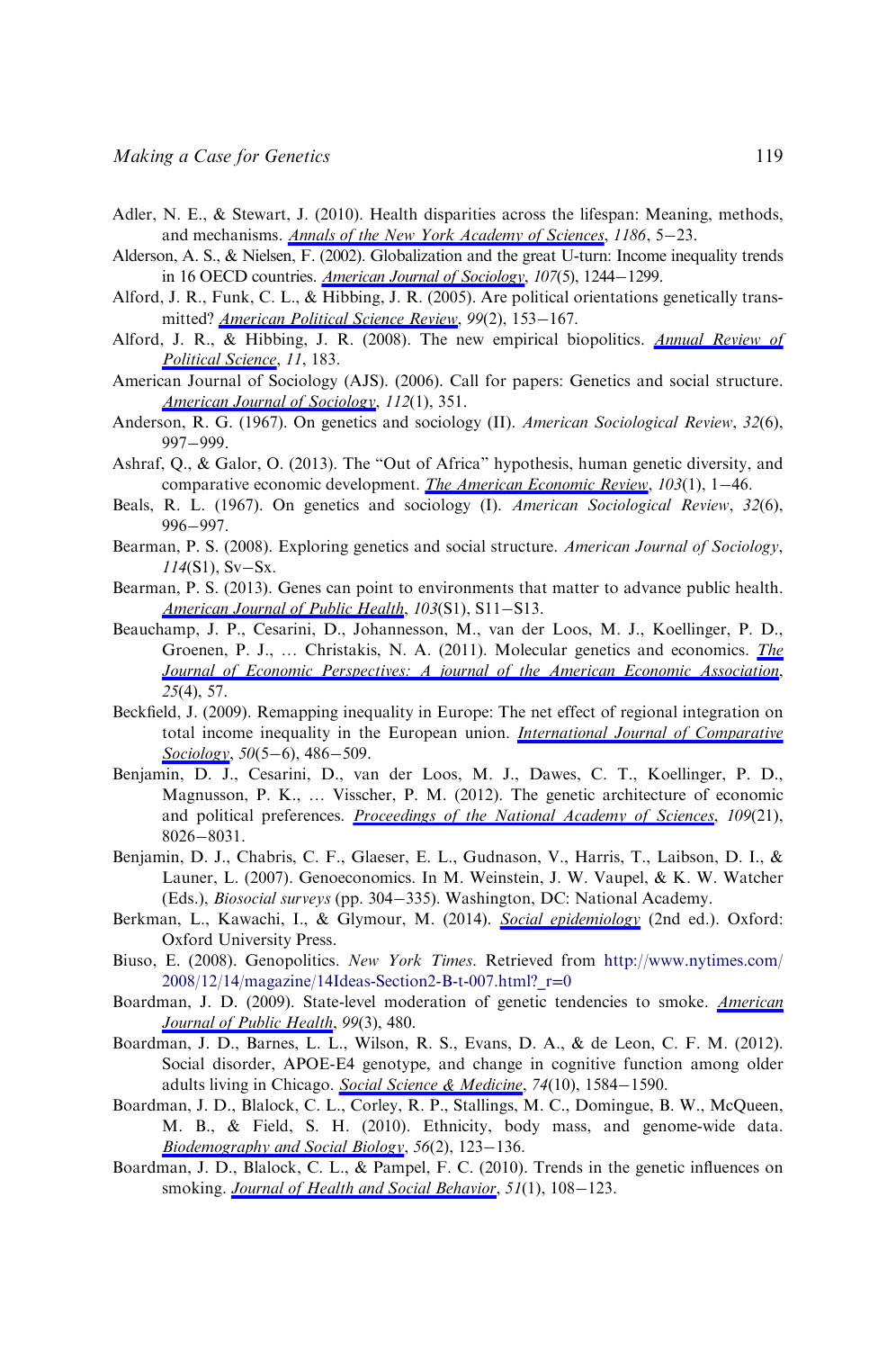- <span id="page-23-0"></span>Boardman, J. D., Daw, J., & Freese, J. (2013). Defining the environment in gene–environment research: Lessons from social epidemiology. [American Journal of Public Health](http://www.emeraldinsight.com/action/showLinks?crossref=10.2105%2FAJPH.2013.301355),  $103(S1)$ , S64-S72.
- Boardman, J. D., Domingue, B. W., Blalock, C. L., Haberstick, B. C., Harris, K. M., & McQueen, M. B. (2014). Is the gene-environment interaction paradigm relevant to genome-wide studies? The case of education and body mass index. [Demography](http://www.emeraldinsight.com/action/showLinks?crossref=10.1007%2Fs13524-013-0259-4),  $51(1)$ , 119-139.
- Bonikowski, B. (2010). Cross-national interaction and cultural similarity: A relational analysis. [International Journal of Comparative Sociology](http://www.emeraldinsight.com/action/showLinks?crossref=10.1177%2F0020715210376854), 51, 315-348.
- Bourdieu, P. (1983). The field of cultural production, or: The economic world reversed. [Poetics](http://www.emeraldinsight.com/action/showLinks?crossref=10.1016%2F0304-422X%2883%2990012-8),  $12, 311 - 356$ .
- Bourdieu, P. (1996). The rules of art: Genesis and structure of the literary field (S. Emanuel, Trans.). Stanford, CA: Stanford University Press (Original edition in 1992).
- Bourdieu, P. (1998). Rethinking the state: Genesis and structure of the bureaucratic field. In P. Bourdieu (Ed.), Practical reason: On the theory of action. Stanford, CA: Stanford University Press (Original edition, Sociological Theory in 1994).
- Brady, D. (2008). Rich democracies, poor people: How politics explain poverty. New York, NY: Oxford University Press.
- Callaway, E. (2012). Economics and genetics meet in uneasy union. [Nature](http://www.emeraldinsight.com/action/showLinks?crossref=10.1038%2F490154a), 490(7419), 154-155.
- Chabris, C. F., Hebert, B. M., Benjamin, D. J., Beauchamp, J., Cesarini, D., van der Loos, M., … Laibson, D. (2012). Most reported genetic associations with general intelligence are probably false positives. *[Psychological Science](http://www.emeraldinsight.com/action/showLinks?crossref=10.1177%2F0956797611435528)*, 23(11): 1314–1323.
- Charney, E., & English, W. (2013). Genopolitics and the science of genetics. [American Political](http://www.emeraldinsight.com/action/showLinks?crossref=10.1017%2FS0003055413000099) [Science Review](http://www.emeraldinsight.com/action/showLinks?crossref=10.1017%2FS0003055413000099), 107(02), 382-395.
- Chin, G. (2012). The long shadow of genetic capital. [Science](http://www.emeraldinsight.com/action/showLinks?crossref=10.1126%2Fscience.337.6099.1150-b), 337, 1150.
- Clarke, A. E., Shim, J. K., Shostak, S., & Nelson, A. (2009). Biomedicalising health, diseases and identities. In P. Akinson, P. Glasner, & M. Lock (Eds.), Handbook of genetics and society: Mapping the new genomic era. London: Routledge.
- Conley, D. (2014). How I became a socio-genomicist. Contexts, (Fall),  $16-17$ .
- Conley, D., Fletcher, J., & Dawes, C. (2014). The emergence of socio-genomics. [Contemporary](http://www.emeraldinsight.com/action/showLinks?crossref=10.1177%2F0094306114539640) [Sociology](http://www.emeraldinsight.com/action/showLinks?crossref=10.1177%2F0094306114539640), 43, 458-467.
- Conley, D., Siegal, M. L., Domingue, B., McQueen, M., Harris, K. M., … Boardman, J. (2014). Testing the key assumption of heritability estimates based on genome-wide genetic "Relatedness". Journal of Human Genetics (Advance online publication, March 6, 2014). doi:10.1038/jhg.2014.14, 59, 342-345.
- Conley, D., & Springer, K. W. (2001). Welfare state and infant mortality. [American Journal of](http://www.emeraldinsight.com/action/showLinks?crossref=10.1086%2F338781)  $Sociology, 107(3), 768-807.$  $Sociology, 107(3), 768-807.$
- Conley, D. E., Rauscher, & Siegal, M. (2013). Beyond orchids and dandelions: Testing the 5HTT'risky' allele for evidence of phenotypic capacitance and frequency dependent selection. *[Biodemography and Social Biology](http://www.emeraldinsight.com/action/showLinks?crossref=10.1080%2F19485565.2013.774620)*, 59, 37–56.
- Daw, J., & Guo, G. (2011). The influence of three genes on whether adolescents use contraception, USA 1994 $-2002$ . *Population studies*,  $65(3)$ ,  $253-271$ .
- Daw, J., Shanahan, M., Harris, K. M., Smolen, A., Haberstick, B., & Boardman, J. D. (2013). Genetic sensitivity to peer behaviors 5HTTLPR, smoking, and alcohol consumption. [Journal of Health and Social Behavior](http://www.emeraldinsight.com/action/showLinks?crossref=10.1177%2F0022146512468591), 54(1), 92-108.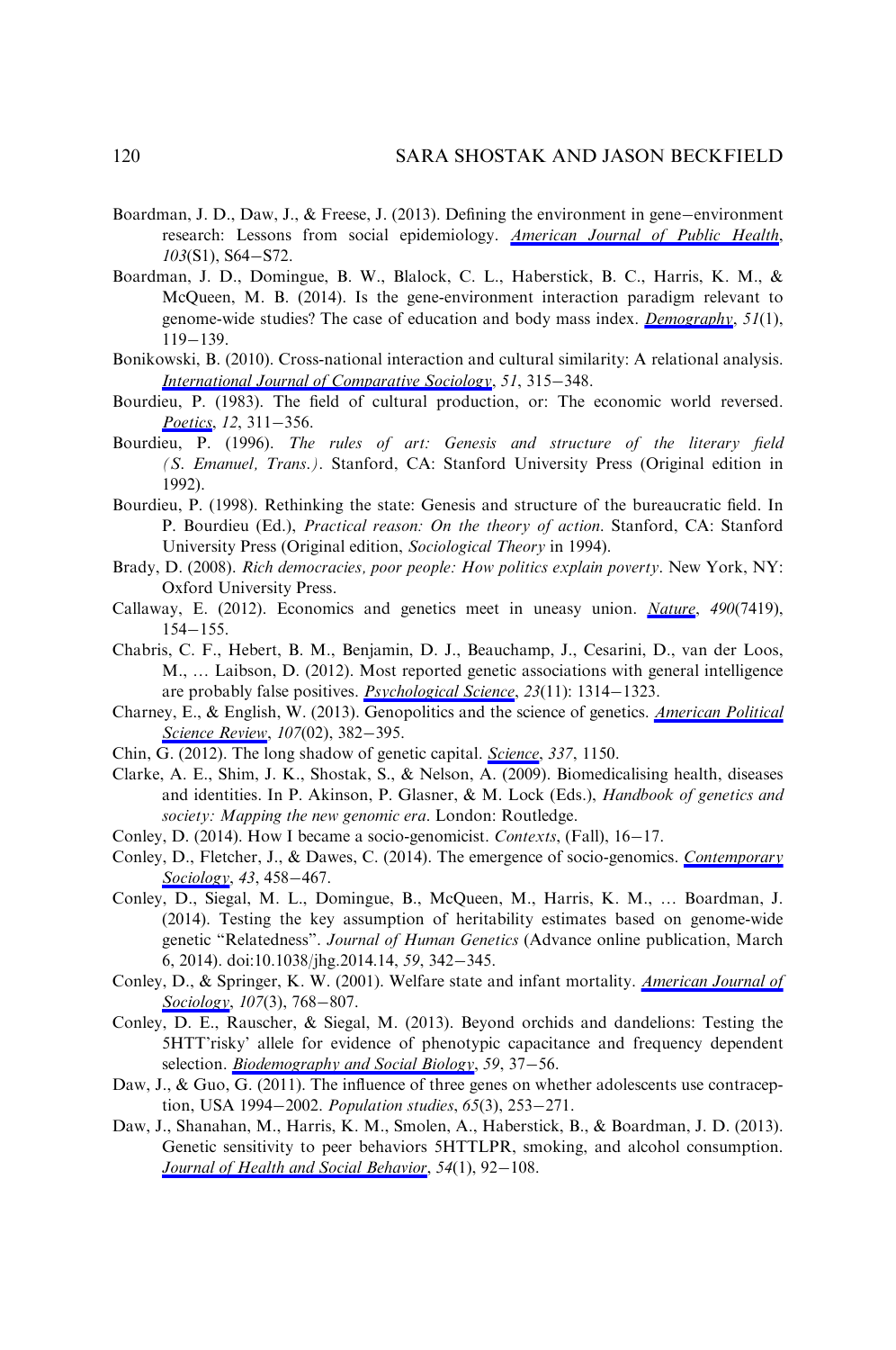- <span id="page-24-0"></span>Diez Roux, A. V., & Mair, C. (2010). Neighborhoods and health. [Annals of the New York](http://www.emeraldinsight.com/action/showLinks?crossref=10.1111%2Fj.1749-6632.2009.05333.x) [Academy of Sciences](http://www.emeraldinsight.com/action/showLinks?crossref=10.1111%2Fj.1749-6632.2009.05333.x), 1186(1), 125-145.
- Duster, T. (2003). *[Backdoor to eugenics](http://www.emeraldinsight.com/action/showLinks?crossref=10.4324%2F9780203426951)* (2nd ed.). New York, NY: Routledge.
- Duster, T. (2006). Comparative perspectives and competing explanations: Taking on the newly configured reductionist challenge to sociology. [American Sociological Review](http://www.emeraldinsight.com/action/showLinks?crossref=10.1177%2F000312240607100101), 71(1),  $1-15$ .
- Eckland, B. K. (1967). Genetics and sociology: A reconsideration. [American Sociological](http://www.emeraldinsight.com/action/showLinks?crossref=10.2307%2F2091810) [Review](http://www.emeraldinsight.com/action/showLinks?crossref=10.2307%2F2091810), 32(3): 173-194.
- Eisenberg, D. T., MacKillop, J., Modi, M., Beauchemin, J., Dang, D., Lisman, S. A., … Wilson, D. S. (2007). Examining impulsivity as an endophenotype using a behavioral approach: A DRD2 TaqI A and DRD4 48-bp VNTR association study. [Behavioral and](http://www.emeraldinsight.com/action/showLinks?crossref=10.1186%2F1744-9081-3-2) [Brain Functions](http://www.emeraldinsight.com/action/showLinks?crossref=10.1186%2F1744-9081-3-2), 3, 2.
- Feld, S. L. (1981). The focused organization of social ties. *[American Journal of Sociology](http://www.emeraldinsight.com/action/showLinks?crossref=10.1086%2F227352)*,  $86(5)$ : 1015-1035.
- Fletcher, J. M., & Conley, D. (2013). The challenge of causal inference in gene-environment interaction research: Leveraging research designs from the social sciences. **[American](http://www.emeraldinsight.com/action/showLinks?crossref=10.2105%2FAJPH.2013.301290)** [Journal of Public Health](http://www.emeraldinsight.com/action/showLinks?crossref=10.2105%2FAJPH.2013.301290), 103(S1), S42-S45.
- Fletcher, J. M., & Lehrer, S. F. (2011). Genetic lotteries within families. [Journal of Health](http://www.emeraldinsight.com/action/showLinks?crossref=10.1016%2Fj.jhealeco.2011.04.005) [Economics](http://www.emeraldinsight.com/action/showLinks?crossref=10.1016%2Fj.jhealeco.2011.04.005),  $30(4)$ ,  $647-659$ .
- Fowler, J. H., & Dawes, C. T. (2008). Two genes predict voter turnout. *[The Journal of Politics](http://www.emeraldinsight.com/action/showLinks?crossref=10.1017%2FS0022381608080638)*,  $70(03)$ ,  $579-594$ .
- Fowler, J. H., & Dawes, C. T. (2013). In defense of genopolitics. [American Political Science](http://www.emeraldinsight.com/action/showLinks?crossref=10.1017%2FS0003055413000063) [Review](http://www.emeraldinsight.com/action/showLinks?crossref=10.1017%2FS0003055413000063),  $107(02)$ ,  $362-374$ .
- Freese, J. (2008). Genetics and the social science explanation of individual outcomes. [American](http://www.emeraldinsight.com/action/showLinks?crossref=10.1086%2F592208) [Journal of Sociology](http://www.emeraldinsight.com/action/showLinks?crossref=10.1086%2F592208), 114(S1), S1-S35.
- Freese, J., Li, J. C. A., & Wade, L. D. (2003). The potential relevances of biology to social inquiry. **[Annual Review of Sociology](http://www.emeraldinsight.com/action/showLinks?crossref=10.1146%2Fannurev.soc.29.010202.100012)**, 29: 233–256.
- Freese, J., & Powell, B. (1999). Sociobiology, status, and parental investment in sons and daughters: Testing the Trivers-Willard hypothesis. [American Journal of Sociology](http://www.emeraldinsight.com/action/showLinks?crossref=10.1086%2F210221), 106, 1704-1743.
- Freese, J., & Powell, B. (2001). Making love out of nothing at all?: Null findings and the Trivers-Willard hypothesis. [American Journal of Sociology](http://www.emeraldinsight.com/action/showLinks?crossref=10.1086%2F321304), 106, 1776–1789.
- Freese, J., & Shostak, S. (2009). Genetics and social inquiry. [Annual Review of Sociology](http://www.emeraldinsight.com/action/showLinks?crossref=10.1146%2Fannurev-soc-070308-120040), 35,  $107 - 128$ .
- Fujimura, J. H., Bolnick, D. A., Rajagopalan, R., Kaufman, J. S., Lewontin, R. C., Duster, T., … Marks, J. (2014). Clines without classes: How to make sense of human variation. [Sociological Theory](http://www.emeraldinsight.com/action/showLinks?crossref=10.1177%2F0735275114551611), 32,  $208-227$ .
- Gehlert, S., Sohmer, D., Sacks, T., Mininger, C., McClintock, M., & Olopade, O. (2008). Targeting health disparities: A model linking upstream determinants to downstream interventions. [Health Affairs](http://www.emeraldinsight.com/action/showLinks?crossref=10.1377%2Fhlthaff.27.2.339), 27(2), 339-349.
- Guedes, J. A., Bestor, T. C., Carrasco, D., Flad, R., Fosse, E., Herzfeld, M., … Warinner, C. (2013). Is poverty in our genes? [Current Anthropology](http://www.emeraldinsight.com/action/showLinks?crossref=10.1086%2F669034),  $54(1)$ ,  $71-79$ .
- Guo, G. (2006). The linking of sociology and biology. [Social Forces](http://www.emeraldinsight.com/action/showLinks?crossref=10.1353%2Fsof.2006.0126),  $85(1)$ ,  $145-149$ .
- Guo, G., & Adkins, D. E. (2008). How is a statistical link established between a human out-come and a genetic variant? [Sociological Methods & Research](http://www.emeraldinsight.com/action/showLinks?crossref=10.1177%2F0049124108324526), 37(2), 201-226.
- Guo, G., Elder, G. H., Cai, T., & Hamilton, N. (2009). Gene-environment interactions: Peers' alcohol use moderates genetic contribution to adolescent drinking behavior. [Social Science Research](http://www.emeraldinsight.com/action/showLinks?crossref=10.1016%2Fj.ssresearch.2008.04.002), 38(1), 213-224.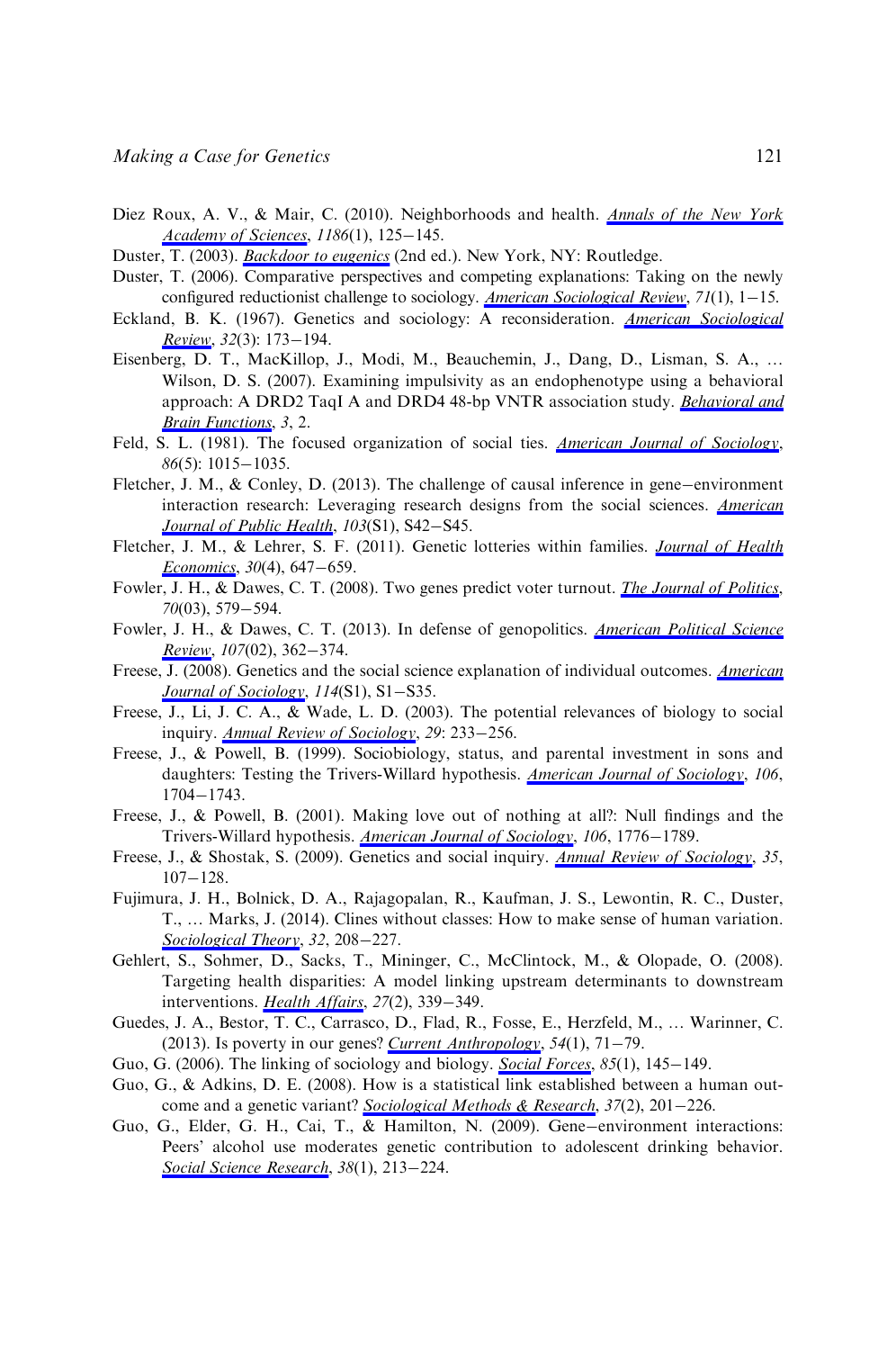- <span id="page-25-0"></span>Guo, G., Hardie, J. H., Owen, C., Daw, J. K., Fu, Y., Lee, H., … Duncan, G. (2009). DNA collection in a randomized social science study of college peer effects. [Sociological](http://www.emeraldinsight.com/action/showLinks?crossref=10.1111%2Fj.1467-9531.2009.01214.x) [Methodology](http://www.emeraldinsight.com/action/showLinks?crossref=10.1111%2Fj.1467-9531.2009.01214.x),  $39(1)$ ,  $1-29$ .
- Guo, G., Roettger, M. E., & Cai, T. (2008). The integration of genetic propensities into social-control models of delinquency and violence among male youths. [American Sociological](http://www.emeraldinsight.com/action/showLinks?crossref=10.1177%2F000312240807300402) [Review](http://www.emeraldinsight.com/action/showLinks?crossref=10.1177%2F000312240807300402), 73(4), 543-568.
- Guo, G., Roettger, M. E., & Shih, J. C. (2007). Contributions of the DAT1 and DRD2 genes to serious and violent delinquency among adolescents and young adults. *[Human](http://www.emeraldinsight.com/action/showLinks?crossref=10.1007%2Fs00439-006-0244-8)* [Genetics](http://www.emeraldinsight.com/action/showLinks?crossref=10.1007%2Fs00439-006-0244-8), 121(1), 125-136.
- Guo, G., & Stearns, E. (2002). The social influences on the realization of genetic potential for intellectual development. [Social Forces](http://www.emeraldinsight.com/action/showLinks?crossref=10.1353%2Fsof.2002.0007), 80(3), 881-910.
- Hall, P. A., & Lamont, M. (Eds.). (2009). [Successful societies: How institutions and culture](http://www.emeraldinsight.com/action/showLinks?crossref=10.1017%2FCBO9780511816192) [affect health](http://www.emeraldinsight.com/action/showLinks?crossref=10.1017%2FCBO9780511816192). Cambridge: Cambridge University Press.
- Hatemi, P. K., Dawes, C. T., Frost-Keller, A., Settle, J. E., & Verhulst, B. (2011). Integrating social science and genetics: News from the political front. [Biodemography and Social](http://www.emeraldinsight.com/action/showLinks?crossref=10.1080%2F19485565.2011.568276)  $Biology, 57(1), 67-87.$  $Biology, 57(1), 67-87.$
- Hatemi, P. K., & McDermott, R. (2011). The normative implications of biological research. [PS: Political Science & Politics](http://www.emeraldinsight.com/action/showLinks?crossref=10.1017%2FS1049096511000175), 44(02), 325-329.
- Homans, G. C. (1986). Fifty years of sociology. Annual Review of Sociology, 12(1), xiii-xxx.
- Hopcroft, R. L., & Martin, D. O. (2014). The Primary Parental Investment in children in the contemporary U.S. is education: Testing the Trivers-Willard hypothesis of parental investment. *[Human Nature](http://www.emeraldinsight.com/action/showLinks?crossref=10.1007%2Fs12110-014-9197-0)*,  $25(2)$ ,  $235-250$ .
- Jencks, C. (1980). Heredity, environment, and public policy reconsidered. [American](http://www.emeraldinsight.com/action/showLinks?crossref=10.2307%2F2094892) [Sociological Review](http://www.emeraldinsight.com/action/showLinks?crossref=10.2307%2F2094892),  $45(5)$ :  $723-736$ .
- Kenworthy, L. (2004). Egalitarian capitalism: Jobs, incomes, and growth in affluent countries. London: Sage.
- Krieger, N. (2011). *[Epidemiology and the people's health: Theory and context](http://www.emeraldinsight.com/action/showLinks?crossref=10.1093%2Facprof%3Aoso%2F9780195383874.001.0001)*. Oxford: Oxford University Press.
- Lamont, M. (1992). [Money, morals, and manners: The culture of the French and the American](http://www.emeraldinsight.com/action/showLinks?crossref=10.7208%2Fchicago%2F9780226922591.001.0001) [upper-middle class](http://www.emeraldinsight.com/action/showLinks?crossref=10.7208%2Fchicago%2F9780226922591.001.0001). Chicago, IL: University of Chicago Press.
- Lamont, M., & Small, M. L. (2008). How culture matters: Enriching our understanding of poverty. In A. C. Lin & D. R. Harris (Eds.), The colors of poverty: Why racial and ethnic disparities persist (pp. 76-102). New York, NY: Russell Sage.
- Landecker, H. (2011). Food as exposure: Nutritional epigenetics and the new metabolism.  $BioSocieties, 6(2), 167-194.$  $BioSocieties, 6(2), 167-194.$
- Landecker, H., & Panofsky, A. (2013). From social structure to gene regulation, and back: A critical introduction to environmental epigenetics for sociology. **[Annual Review of](http://www.emeraldinsight.com/action/showLinks?crossref=10.1146%2Fannurev-soc-071312-145707)** [Sociology](http://www.emeraldinsight.com/action/showLinks?crossref=10.1146%2Fannurev-soc-071312-145707), 39, 333-357.
- Ledger, K. (2009). Sociology and the gene. [Contexts](http://www.emeraldinsight.com/action/showLinks?crossref=10.1525%2Fctx.2009.8.3.16),  $8(3)$ ,  $16-30$ .
- Lippman, A. (1991). Prenatal genetic testing and screening: Constructing needs and reinforcing inequities. American Journal of Law & Medicine,  $17(1-2)$ , 15.
- Liu, K. Y., Zerubavel, N., & Bearman, P. S. (2010). Social demographic change and autism. [Demography](http://www.emeraldinsight.com/action/showLinks?crossref=10.1353%2Fdem.0.0101),  $47(2)$ ,  $327-343$ .
- Lizardo, O., & Skiles, S. (2012). Reconceptualizing and theorizing "Omnivorousness" genetic and relational mechanisms. [Sociological Theory](http://www.emeraldinsight.com/action/showLinks?crossref=10.1177%2F0735275112466999),  $30(4)$ ,  $263-282$ .
- Lynch, J. (2009). The political geography of mortality in Europe. Perspectives on Europe, 1(1), 13-17. Retrieved from <http://tinyurl.com/5k2xbc>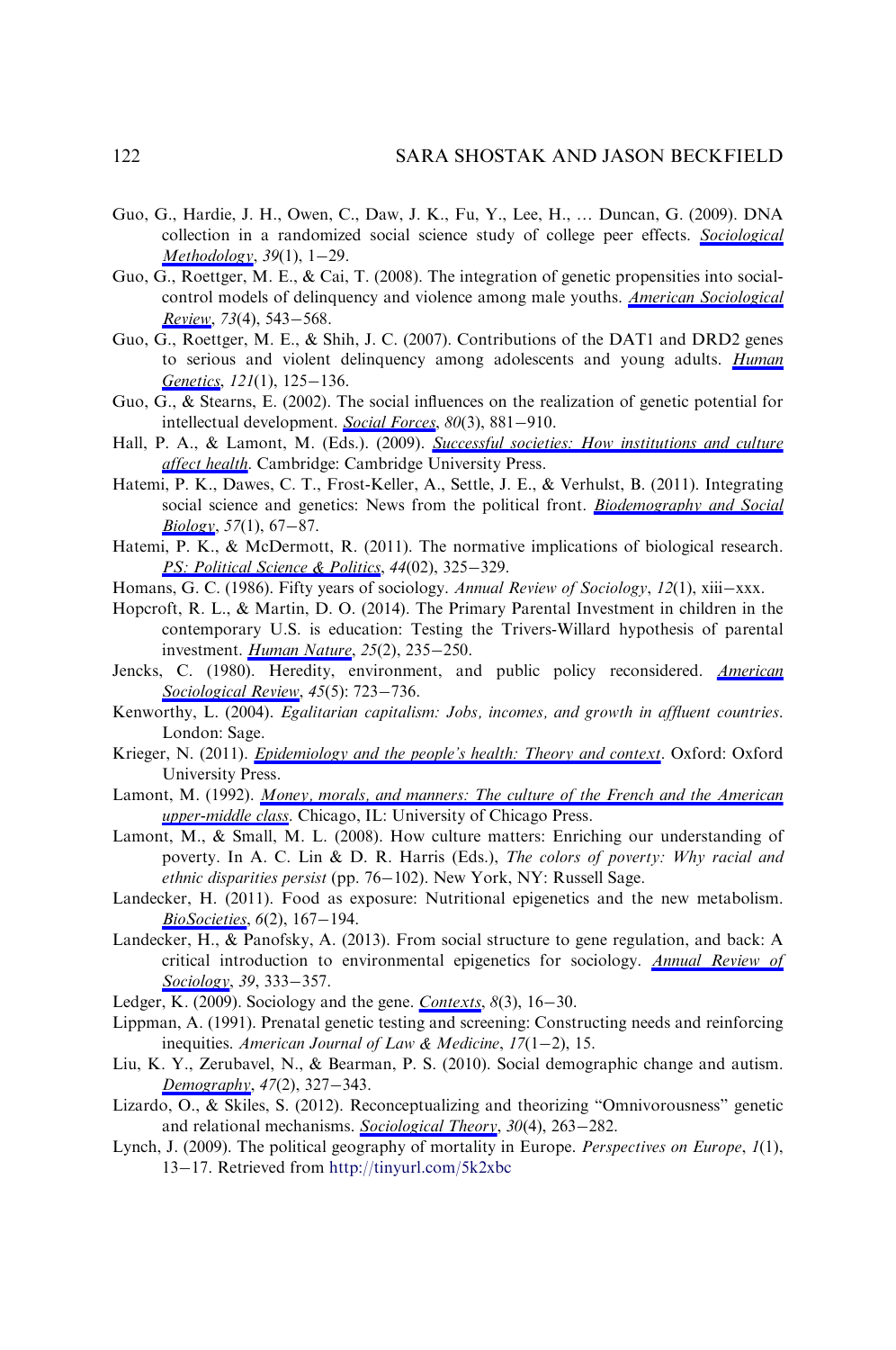- <span id="page-26-0"></span>Marshall, T. H. (1950). Citizenship and social class and other essays. Cambridge: Cambridge University Press.
- Martin, J. L. (2003). What is fields theory? *[American Journal of Sociology](http://www.emeraldinsight.com/action/showLinks?crossref=10.1086%2F375201)*, 109(1), 1–49.
- Massey, D. (2002). A brief history of human society: The origin and role of emotions in social life. **[American Sociological Review](http://www.emeraldinsight.com/action/showLinks?crossref=10.2307%2F3088931)**, 67, 1-29.
- Masters, R. D. (2001). Biology and politics: Linking nature and nurture. [Annual Review of](http://www.emeraldinsight.com/action/showLinks?crossref=10.1146%2Fannurev.polisci.4.1.345) [Political Science](http://www.emeraldinsight.com/action/showLinks?crossref=10.1146%2Fannurev.polisci.4.1.345),  $4(1)$ ,  $345-369$ .
- McDermott, R., & Monroe, K. R. (2009). The scientific analysis of politics: Important contributions from some overlooked sources. [Political Research Quarterly](http://www.emeraldinsight.com/action/showLinks?crossref=10.1177%2F1065912909343914), 62(3),  $568 - 570.$
- McGowan, P. O., & Szyf, M. (2010). The epigenetics or social adversity in early life: Implications for mental health outcomes. *[Neurobiology of Disease](http://www.emeraldinsight.com/action/showLinks?crossref=10.1016%2Fj.nbd.2009.12.026)*, 39(1), 66-72.
- Mezuk, B., Myers, J. M., & Kendler, K. S. (2013). Integrating social science and behavioral genetics: Testing the origin of socioeconomic disparities in depression using a genetically informed design. *[American Journal of Public Health](http://www.emeraldinsight.com/action/showLinks?crossref=10.2105%2FAJPH.2013.301247)*, 103(S1), S145-S151.
- Morning, A. (2008). Reconstructing race in science and society: Biology textbooks, 1952-2002. [American Journal of Sociology](http://www.emeraldinsight.com/action/showLinks?crossref=10.1086%2F592206), 114(S1), S106-S137.
- Morning, A. (2014). Does genomics challenge the social construction of race? [Sociological](http://www.emeraldinsight.com/action/showLinks?crossref=10.1177%2F0735275114550881) [Theory](http://www.emeraldinsight.com/action/showLinks?crossref=10.1177%2F0735275114550881), 32,  $189 - 207$ .
- National Academy of Sciences. (2005b). Meeting of the committee for assessing interactions among social, behavioral, and genetic factors and health. Washington, DC: The National Academies Press.
- Niewöhner, J. (2011). Epigenetics: Embedded bodies and the molecularisation of biography and milieu. *[BioSocieties](http://www.emeraldinsight.com/action/showLinks?crossref=10.1057%2Fbiosoc.2011.4)*,  $6(3)$ ,  $279-298$ .
- Perrin, A. J., & Lee, H. (2007). The undertheorized environment: Sociological theory and the ontology of behavioral genetics. [Sociological Perspectives](http://www.emeraldinsight.com/action/showLinks?crossref=10.1525%2Fsop.2007.50.2.303),  $50(2)$ ,  $303-322$ .
- Pescosolido, B. A. (2006). Of pride and prejudice: The role of sociology and social networks in integrating the health sciences. [Journal of Health and Social Behavior](http://www.emeraldinsight.com/action/showLinks?crossref=10.1177%2F002214650604700301),  $47(3)$ , 189-208.
- Pescosolido, B. A., Perry, B. L., Long, J. S., Martin, J. K., Nurnberger, J. I., Jr., & Hesselbrock, V. (2008). Under the influence of genetics: How transdisciplinarity leads us to rethink social pathways to illness. [American Journal of Sociology](http://www.emeraldinsight.com/action/showLinks?crossref=10.1086%2F592209), 114(S1),  $S171 - S201$ .
- Phillips, D. A., & Shonkoff, J. P. (Eds.). (2000). From neurons to neighborhoods: The science of early childhood development. Washington, DC: National Academies Press.
- Pickersgill, M., Niewöhner, J., Müller, R., Martin, P., & Cunningham-Burley, S. (2013). Mapping the new molecular landscape: Social dimensions of epigenetics. [New Genetics](http://www.emeraldinsight.com/action/showLinks?crossref=10.1080%2F14636778.2013.861739) [and Society](http://www.emeraldinsight.com/action/showLinks?crossref=10.1080%2F14636778.2013.861739), 32(4), 429-447. Retrieved from [http://www.ncbi.nlm.nih.gov/pmc/articles/](http://www.ncbi.nlm.nih.gov/pmc/articles/PMC3898699/) [PMC3898699/](http://www.ncbi.nlm.nih.gov/pmc/articles/PMC3898699/)
- Pontusson, J. (2005). Inequality and prosperity: Social Europe vs. Liberal America. Ithaca, NY: Cornell.
- Reardon, J. (2001). The human genome diversity project: A case study in coproduction. [Social](http://www.emeraldinsight.com/action/showLinks?crossref=10.1177%2F030631201031003002) [Studies of Science](http://www.emeraldinsight.com/action/showLinks?crossref=10.1177%2F030631201031003002),  $31(3)$ ,  $357-388$ .
- Richardson, S. S. (2011). Race and IQ in the postgenomic age: The microcephaly case.  $BioSocieties, 6, 420-446.$  $BioSocieties, 6, 420-446.$
- Richardson, S. S. (2013). [Sex itself: The search for male and female in the human Genome](http://www.emeraldinsight.com/action/showLinks?crossref=10.7208%2Fchicago%2F9780226084718.001.0001). Chicago, IL: University of Chicago Press.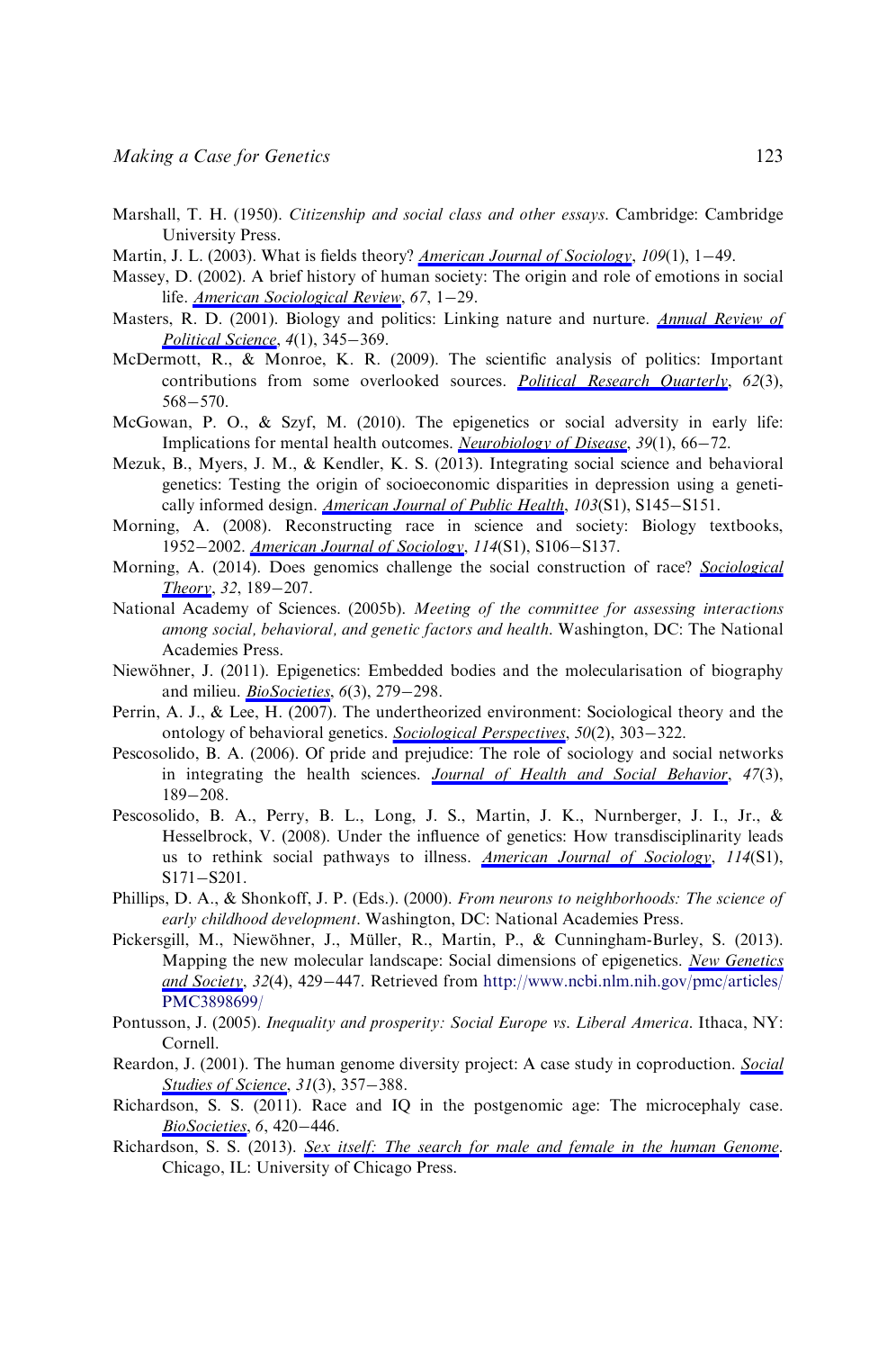- <span id="page-27-0"></span>Rietveld, C. A., Medland, S. E., Derringer, J., Yang, J., Esko, T., Martin, N. W., & McMahon, G. (2013). GWAS of 126,559 individuals identifies genetic variants associated with educational attainment. Science,  $340(6139)$ ,  $1467-1471$ .
- Risman, B. J. (2001). Calling the bluff of value free science. [American Sociological Review](http://www.emeraldinsight.com/action/showLinks?crossref=10.2307%2F3088926),  $66(4)$ ,  $605-611$ .
- Rodgers, J. L., Kohler, H.-P., McGue, M., Behrman, J. R., Petersen, I., Bingley, P., & Christensen, K. (2008). Education and cognitive ability as direct, mediating, or spurious influences on female age at first birth: Behavior genetic models fit to danish twin data. [American Journal of Sociology](http://www.emeraldinsight.com/action/showLinks?crossref=10.1086%2F592205), 114(S1), S202-S232.
- Rose, N. (2006). The politics of life itself: Biomedicine, power, and subjectivity in the twenty-first century. Princeton, NJ: Princeton University Press.
- Sampson, R., Morenoff, J., & Earls, F. (1999). Beyond social capital: Spatial dynamics of col-lective efficacy for children. [American Sociological Review](http://www.emeraldinsight.com/action/showLinks?crossref=10.2307%2F2657367), 64(5), 633–660.
- Shanahan, M. J., Bauldry, S., & Freeman, J. (2010). Beyond Mendel's ghost. Contexts, 9(4),  $34 - 39$ .
- Shanahan, M. J., Erickson, L. D., Vaisey, S., & Smolen, A. (2007). Helping relationships and genetic propensities: A combinatoric study of DRD2, mentoring, and educational con-tinuation. [Twin Research and Human Genetics](http://www.emeraldinsight.com/action/showLinks?crossref=10.1375%2Ftwin.10.2.285),  $10(2)$ ,  $285-298$ .
- Shanahan, M. J., & Hofer, S. M.  $(2005)$ . Social context in gene-environment interactions: Retrospect and prospect. *[The Journals of Gerontology Series B: Psychological Sciences](http://www.emeraldinsight.com/action/showLinks?crossref=10.1093%2Fgeronb%2F60.Special_Issue_1.65)* and Social Sciences,  $60(Special issue 1)$ ,  $65–76$ .
- Shanahan, M. J., Vaisey, S., Erickson, L. D., & Smolen, A. (2008). Environmental contingencies and genetic propensities: Social capital, educational continuation, and dopamine receptor gene DRD2. [American Journal of Sociology](http://www.emeraldinsight.com/action/showLinks?crossref=10.1086%2F592204), 114(S1), S260–S286.
- Shea, C. (2009). The nature-nurture debate, redux. The Chronicle Review, 54(31), B6.
- Shiao, J. L., Bode, T., Beyer, A., & Selvig, D. (2012). The genomic challenge to the social con-struction of race. [Sociological Theory](http://www.emeraldinsight.com/action/showLinks?crossref=10.1177%2F0735275112448053),  $30(2)$ ,  $67-88$ .
- Shostak, S. (2013). Exposed science: Genes, the environment, and the politics of population health. Oakland, CA: University of California Press.
- Shostak, S., Freese, J., Link, B. G., & Phelan, J. C. (2009). The politics of the gene: Social sta-tus and beliefs about genetics for individual outcomes. [Social Psychology Quarterly](http://www.emeraldinsight.com/action/showLinks?crossref=10.1177%2F019027250907200107),  $72(1)$ ,  $77-93$ .
- Shostak, S., & Moinester, M. (2015). Beyond geneticization: Regimes of perceptibility and the social determinants of health. In S. Bell & A. Figert (Eds.), *Reimagining biomedicaliza*tion, pharmaceuticals, and genetics: Old critiques and new engagements. New York, NY: Routledge.
- Shultziner, D. (2013). Genes and politics: A new explanation and evaluation of twin study results and association studies in political science. [Political Analysis](http://www.emeraldinsight.com/action/showLinks?crossref=10.1093%2Fpan%2Fmps035),  $21(3)$ ,  $350-367$ .
- Small, M. L. (2009). *[Unanticipated gains: Origins of network inequality in everyday life](http://www.emeraldinsight.com/action/showLinks?crossref=10.1093%2Facprof%3Aoso%2F9780195384352.001.0001)*. New York, NY: Oxford University Press.
- Smith, K. B., & Hatemi, P. K. (2013). OLS is AOK for ACE: A regression-based approach to synthesizing political science and behavioral genetics models. *[Political Behavior](http://www.emeraldinsight.com/action/showLinks?crossref=10.1007%2Fs11109-012-9192-2)*, 35(2), 383408.
- Smith, P. (Ed.). (1998). *[The new American cultural sociology](http://www.emeraldinsight.com/action/showLinks?crossref=10.1017%2FCBO9780511520808)*. Cambridge: Cambridge University Press.
- Taubman, P. (1976). The determinants of earnings. Genetics, family, and other environments: A study of white male twins. American Economic Review, 66, 858-870.